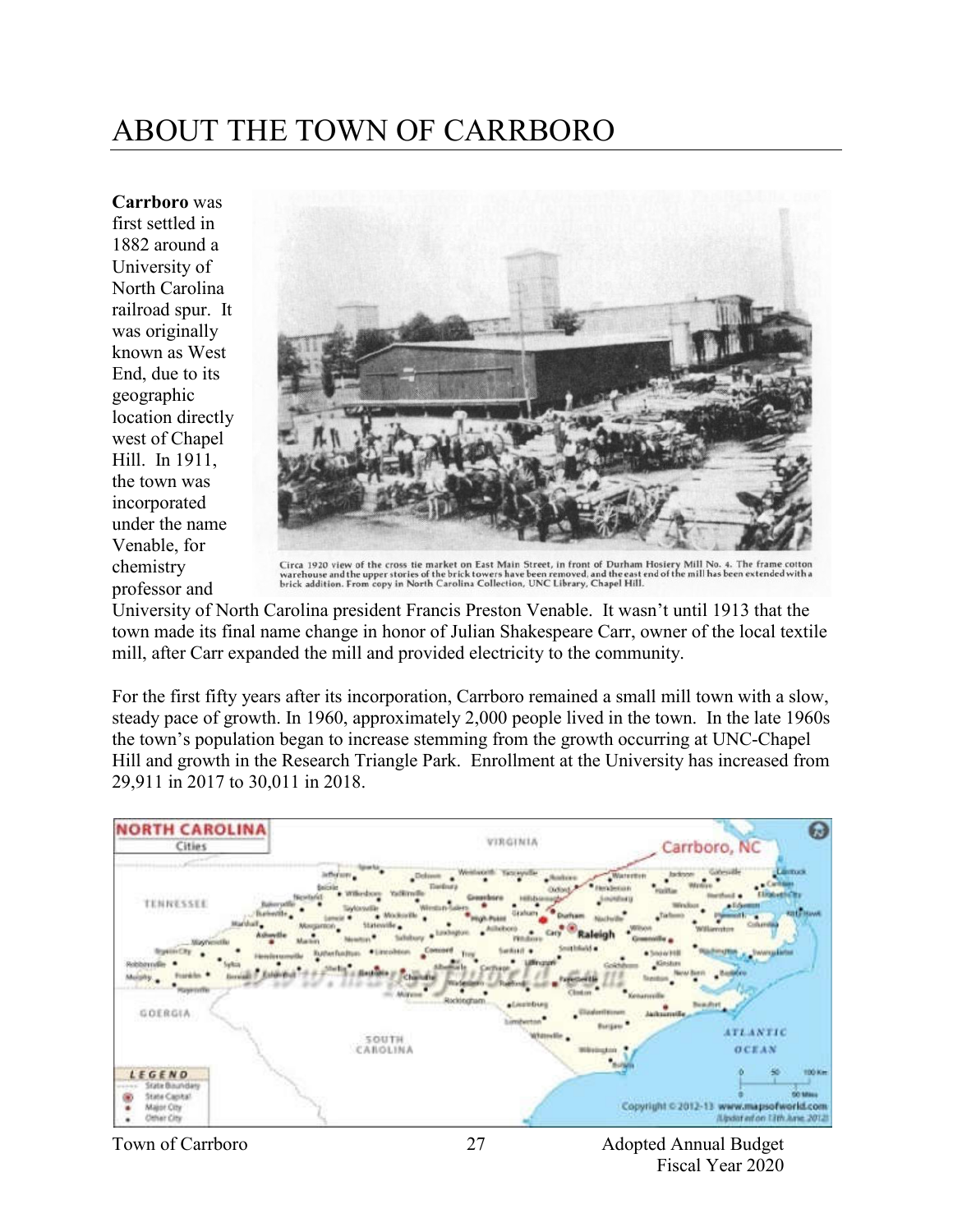The Town of Carrboro is a small local government entity overseen by a Mayor and Board of Aldermen and professionally managed by a Town Manager. The Town is located within Orange County in the north central portion of North Carolina. The area's topography is characterized by rolling hills. The Town is situated next to Chapel Hill, the University of North Carolina and is near the Research Triangle Park.

The American Community Survey (ACS) provides detailed information on population, housing occupancy and ownership, educational attainment, employment and travel. The ACS, a method of continuously collecting data on these characteristics by sampling three million households each year, has been underway since 2005. Aggregated estimates for the period 2013 to 2017 for smaller communities, including Carrboro, are used in this section. More frequent data collection is considered a viable method of providing more up-to-date information about the US population, particularly at the local community level.

## **Population**

Carrboro's population in 2017 was 21,099, an increase of 232 people from 2016 (approx. 1.1 percent increase). These residents constitute approximately 14.6 percent of the Orange County population.

#### **Ethnic Composition**

The chart below shows the changes in ethnic composition since the 2010 Census. The Asian population had the greatest increase of 62.4%, and the American Indian and Alaska Native population had the greatest decrease of 67.7%.

| Race                              | 2010   | 2016   | % Change  |
|-----------------------------------|--------|--------|-----------|
| Other (2 or more races)           | 1,518  | 867    | $-42.9%$  |
| Asian                             | 1,225  | 1,990  | 62.4%     |
| American Indian and Alaska Native | 189    | 61     | $-67.7\%$ |
| <b>Black or African American</b>  | 1,949  | 2,467  | 26.6%     |
| White                             | 10,217 | 13,838 | 35.4%     |
| Hispanic or Latino                | 2,485  | 1,876  | $-24.5%$  |

## **Age Composition**

The combined age groups of the years 20 to 54 makeup 58 percent of Carrboro's total population (highlighted section). The biggest increase took place in the 85 years and over group, with an increase of 46.6%. The largest age group in Carrboro continues to be the 25 to 34 age group, at 3,963 or 18.8 percent of the population. The greatest decrease was with the age group of Under 5 years, showing a decrease of 30.2%.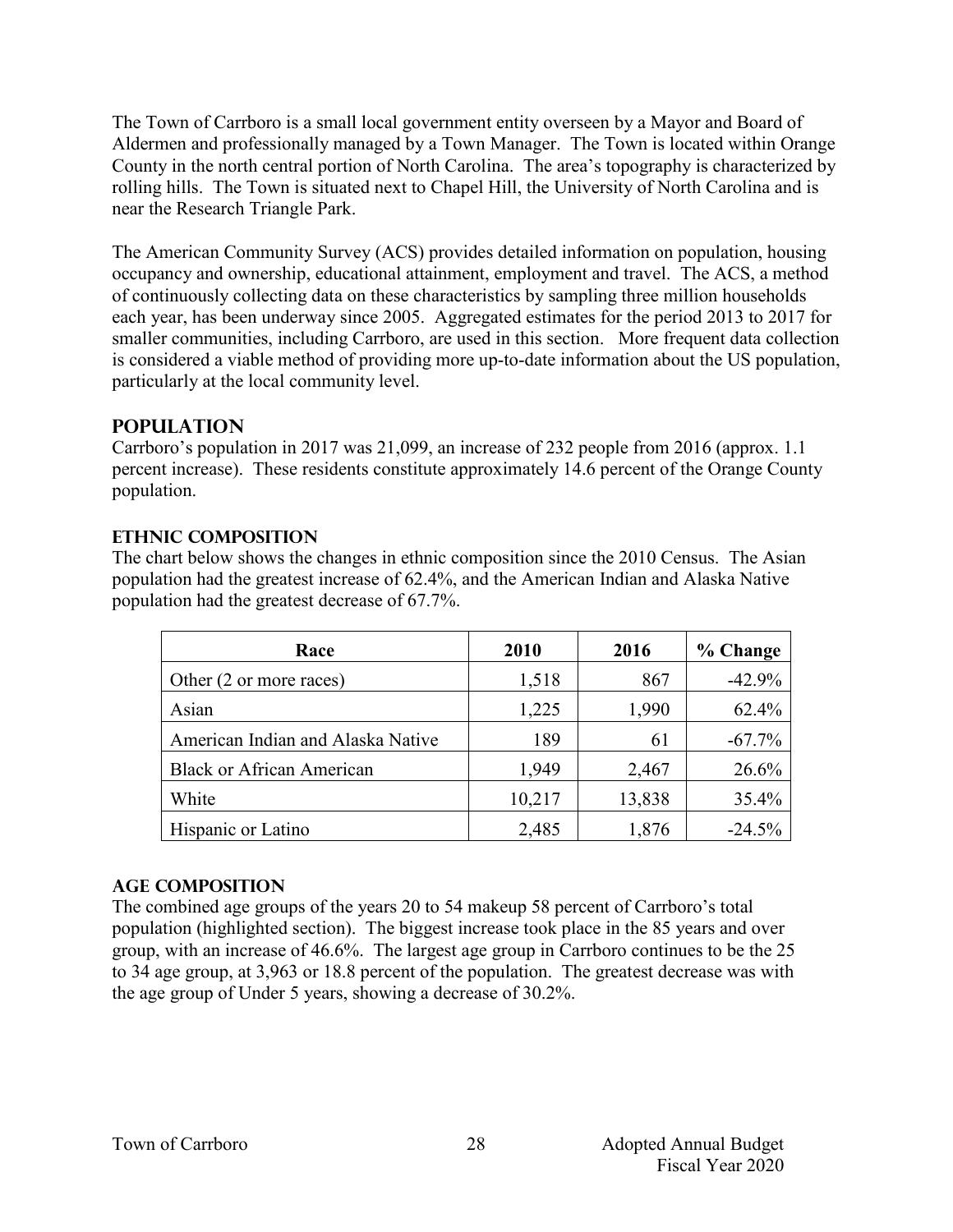| Age                                                                       | <b>Number</b> | $%$ of<br>Population | % Change<br>from Prior<br>Year |
|---------------------------------------------------------------------------|---------------|----------------------|--------------------------------|
| <b>Under 5 Years</b>                                                      | 790           | 3.8                  | $-30.2%$                       |
| 5 to 9 Years                                                              | 1,248         | 5.9                  | $-13.1%$                       |
| 10 to 14 Years                                                            | 1627          | 7.7                  | 6.5%                           |
| 15 to 19 Years                                                            | 1328          | 6.3                  | 30.2%                          |
| 20 to 24 Years                                                            | 2541          | 12.0                 | 9.3%                           |
| 25 to 34 Years                                                            | 3963          | 18.8                 | $-8.5%$                        |
| 35 to 44 Years                                                            | 2949          | 14.0                 | $-6.4%$                        |
| 45 to 54 Years                                                            | 2784          | 13.2                 | 1.9%                           |
| 55-59 Years                                                               | 1058          | 5.0                  | $-5.0\%$                       |
| 60 to 64 Years                                                            | 1060          | 5.0                  | 25.0%                          |
| 65 to 74 Years                                                            | 1016          | 4.8                  | 37.9%                          |
| 75 to 84 Years                                                            | 562           | 2.7                  | 42.6%                          |
| 85 Years and<br>Over                                                      | 173           | 0.8                  | 46.6%                          |
| Source: U. S. Census Bureau 2013-2017 American<br><b>Community Survey</b> |               |                      |                                |

#### **Housing**

Carrboro continues to be mostly a community consisting of rental units as 56.5 percent of the housing stock is renter occupied. Owner occupied housing is 43.5 percent of occupied housing units. The total housing stock of 9,585 housing units had a vacancy rate of 6.2 percent. Of the total housing units, 49.5 percent are in single-unit structures, 49.8 percent are in multi-unit structures, and 0.7 percent is mobile homes. There have been 177 additional housing units built since 2010.

The median value of a housing unit in Carrboro in 2013-2017 was \$334,500, which is an 8.7 percent increase from \$307,600 in 2010.

#### **Income**

The 2013-2017 median household income is \$56,573. Twenty-two percent of the households earn less than \$25,000 a year. Twenty-one percent of the households make between \$25,000 and \$50,000 a year, while fifty-seven percent of households make more than \$50,000 a year.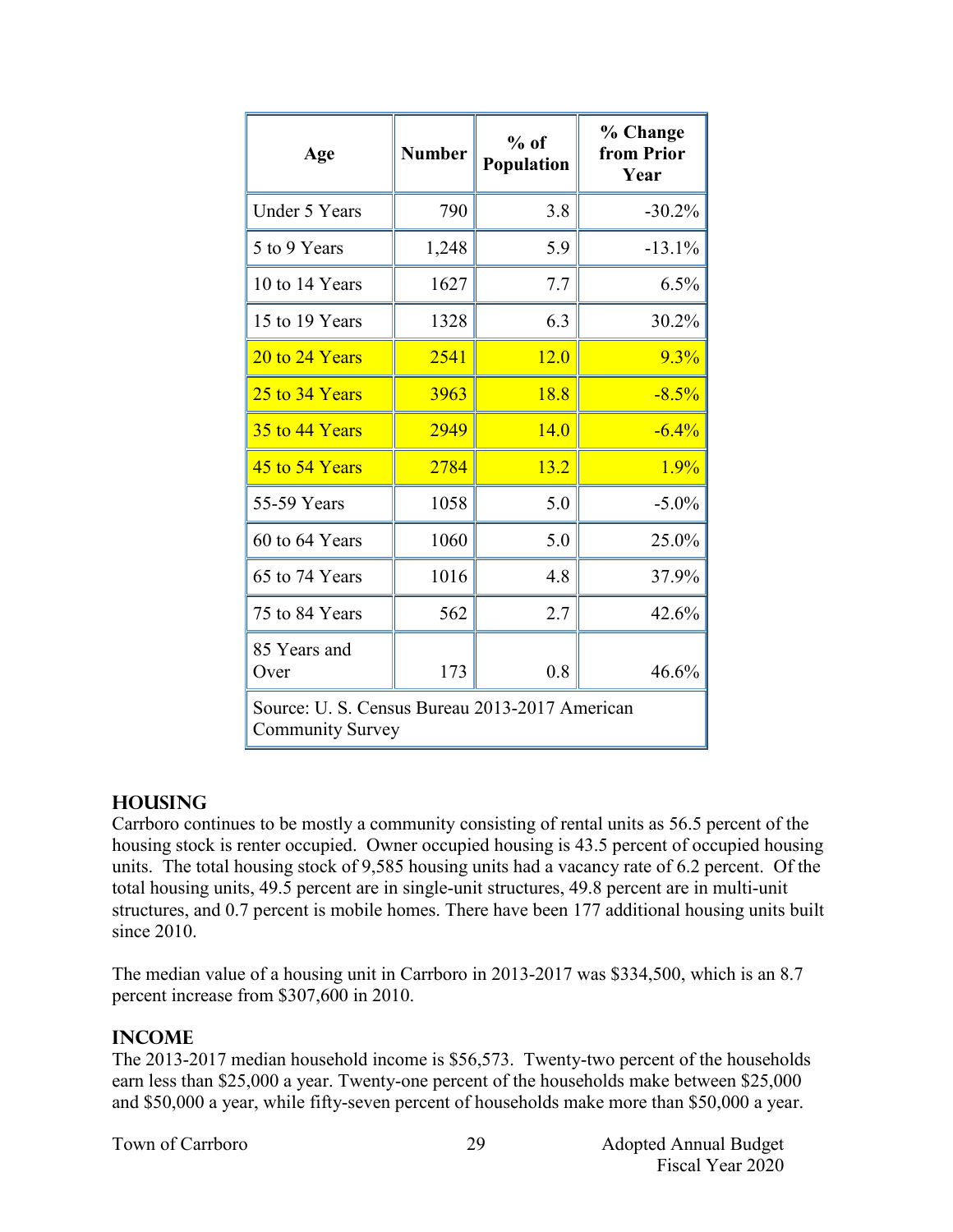#### **Employment**

Employment levels in Carrboro reflect a slight decrease in the unemployment rate from 3.6% in 2017 to 3.4 % in 2018, which is well below the state unemployment rate of 4.5%.



**Unemployment Rates for Carrboro**

Source: homefacts.com

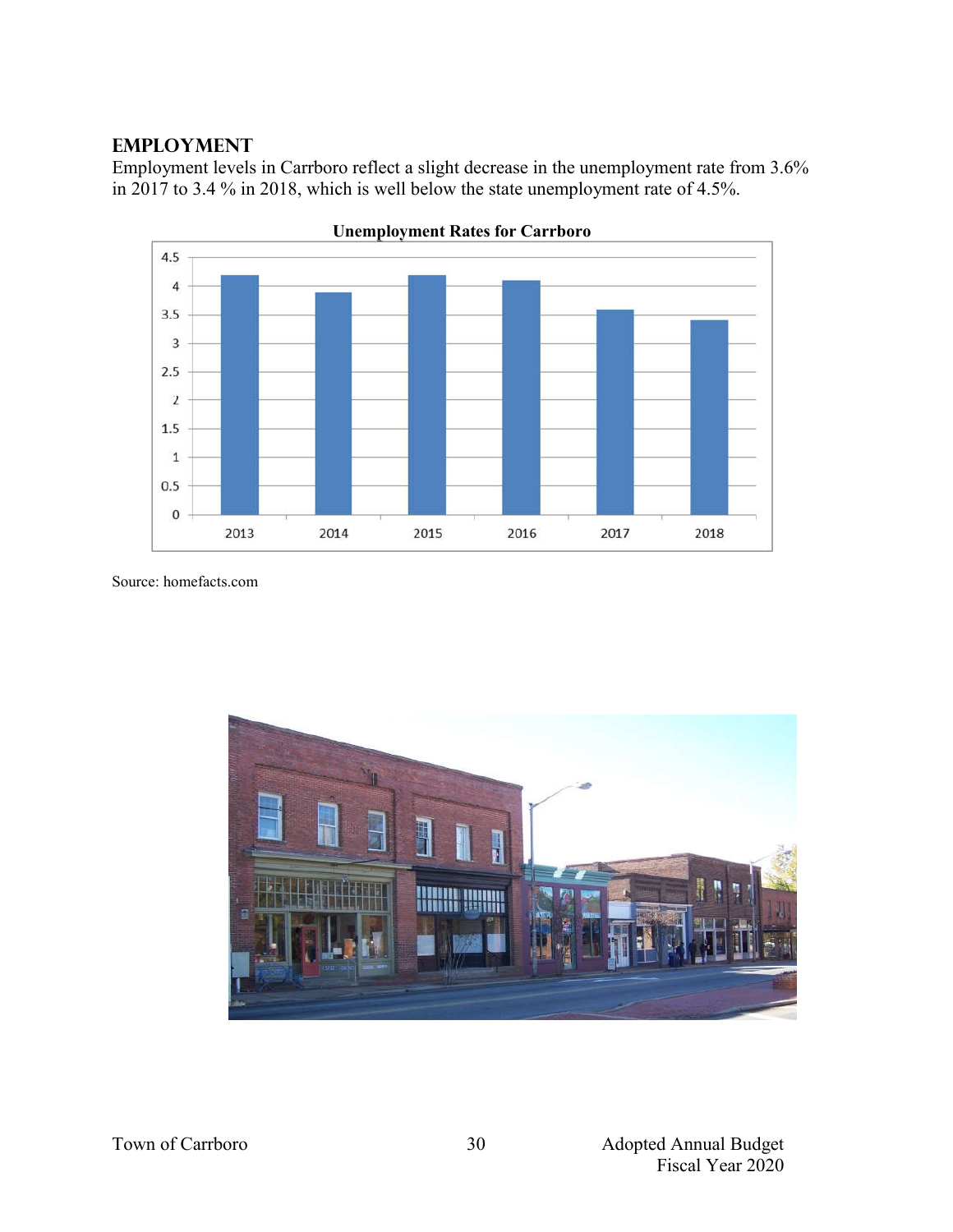



Source: American Community Survey

The major employers within Orange County in 2018 (those with 500 or more employees) reflect the dominance of the professional services sector.

|                                                    | # of             |
|----------------------------------------------------|------------------|
| <b>Employer</b>                                    | <b>Employees</b> |
| <b>UNC Health Care System</b>                      | 12,475           |
| <b>University of North Carolina at Chapel Hill</b> | 11,079           |
| <b>Chapel Hill-Carrboro City Schools</b>           | 2,262            |
| <b>Orange County Schools</b>                       | 1,297            |
| <b>Orange County Government</b>                    | 925              |
| <b>Town of Chapel Hill</b>                         | 657              |
| <b>UNC Physicians Network LLC</b>                  | 548              |

Source: Orange County Economic Development Commission, Employment Security Commission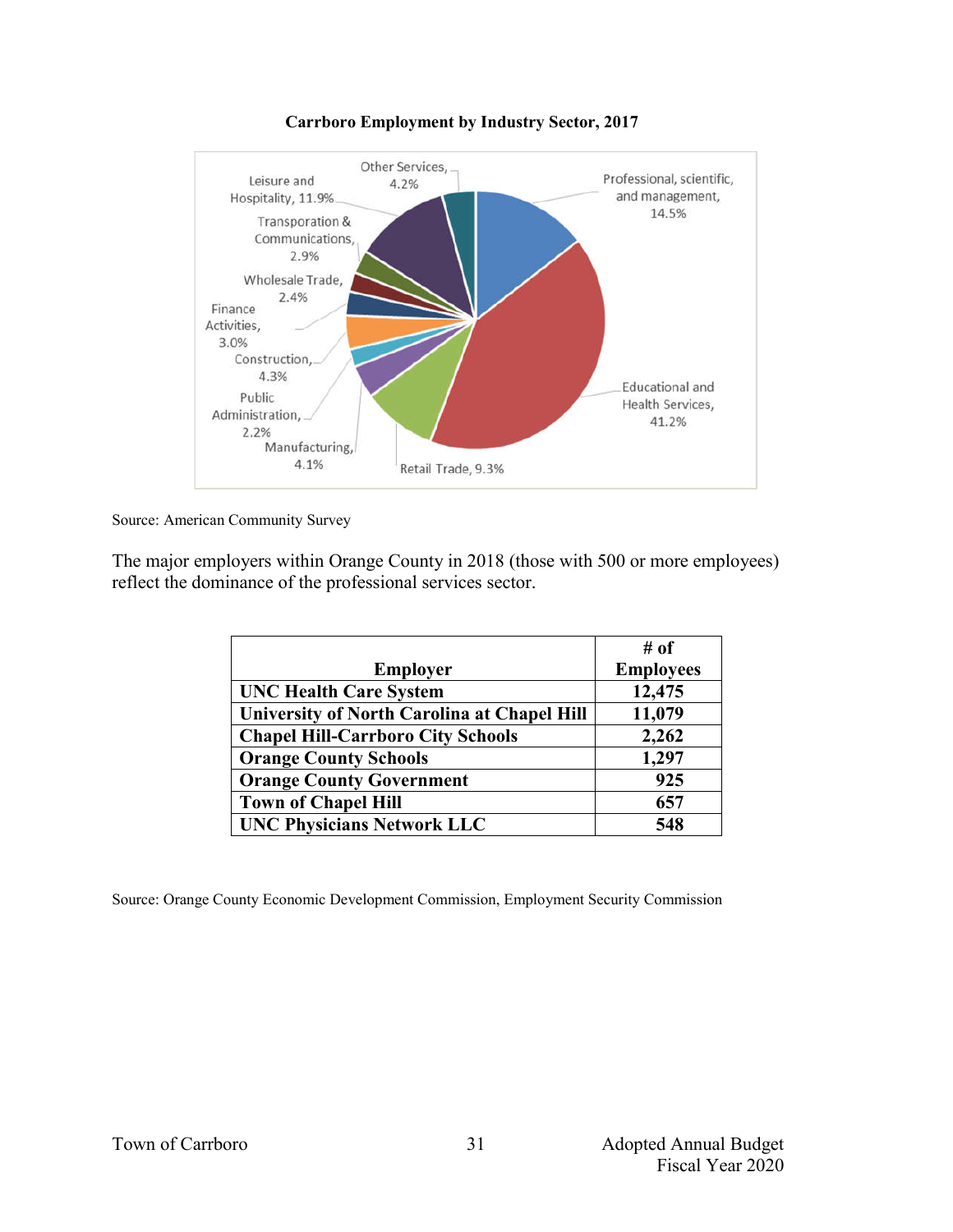## **Key Intergovernmental Relationships**

The Town of Carrboro has many relationships with surrounding communities, State, and regional organizations that affect the services provided to the community. A summary of these relationships follows:

#### *State of North Carolina*

- Established the Town by granting a municipal charter
- Grants and imposes powers to the Town
- Constructs and maintains a road network within the Town limits
- Is the conduit for transportation improvement funds used to maintain roads
- Collects and distributes certain revenues to the Town (sales taxes, beer and wine taxes, etc.)

#### *Triangle J Council of Governments (TJCOG)*

- Provides planning and other services to towns that are members of this voluntary organization that represents a region of municipal and county governments, including Carrboro
- Includes one delegate and one alternate to its board of delegates

## *City of Durham*

• Provides staff for the Durham/Chapel Hill/Carrboro Metropolitan Planning Organization (Transportation Advisory Committee)

#### *Chatham County*

 Meets with town staff via Orange-Chatham Work Group on occasion to review development issues. Development at the border affects each community.

#### *University of North Carolina*

- Has mutual aid agreement for police services and emergencies
- Involves town in planning for Carolina North
- Allows use of easement for Libba Cotten bikeway

#### *Orange Water and Sewer Authority*

- Provides a mutual aid agreement for emergency response
- Extends water and sewer services in Carrboro zoning jurisdiction in accordance with policies of the Board
- Maintains fire hydrants used by the Carrboro Fire Department

#### *Orange County*

- Provides mutual aid agreement for police services
- Provides recycling services to Carrboro
- Participates in Joint Planning Agreement
- Plans jointly with Town for use of Housing and Urban Development Funds (HUD) and receives local contribution from Town toward affordable housing initiatives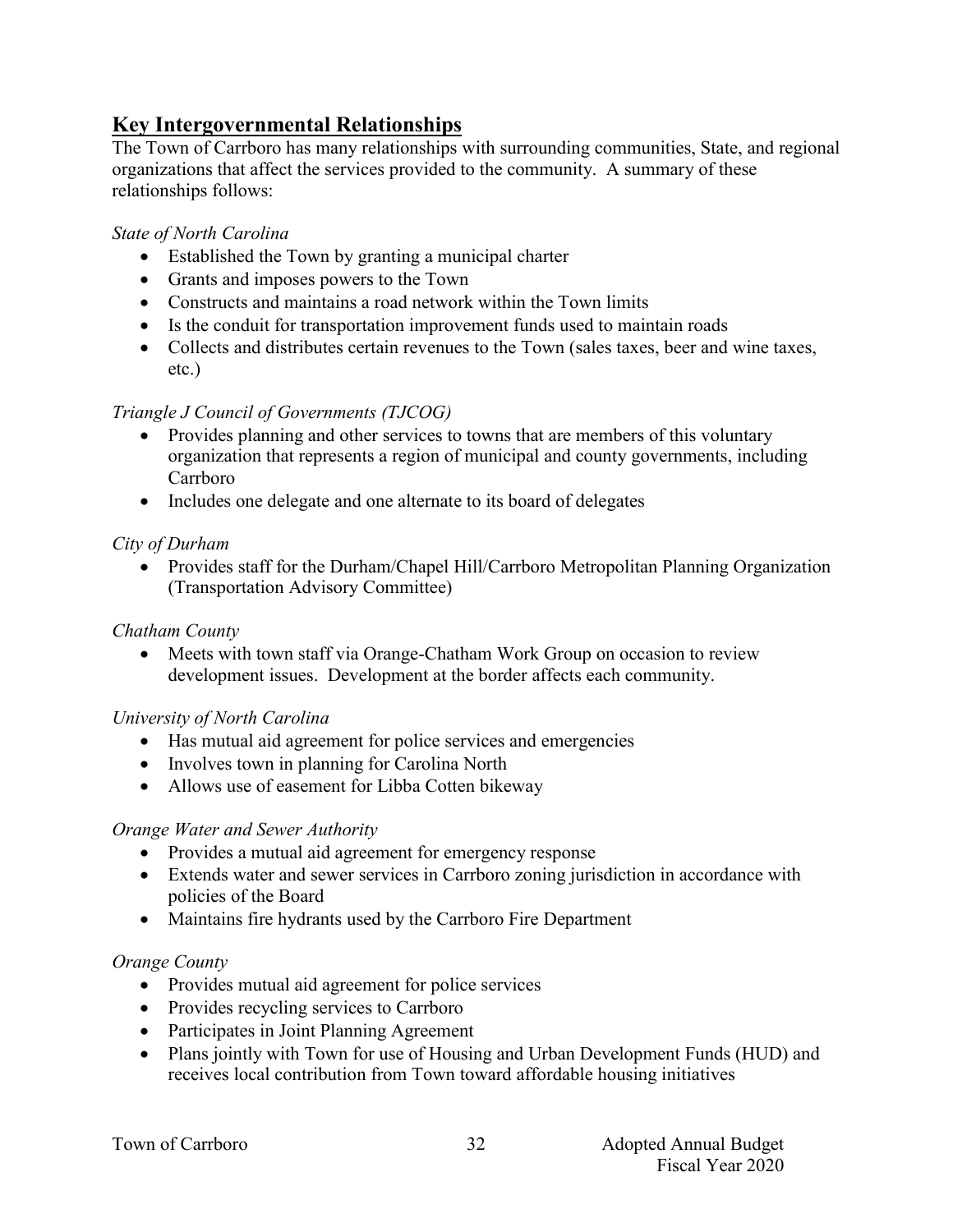- Has community, elected board members, and other Carrboro residents serve on numerous boards, commissions, and work groups including: Solid Waste Advisory Board, Orange County Economic Development Commission, JOCCA, EMS Council, Intergovernmental Parks Work Group, and the Orange County Housing and Land Trust
- Operates 911 emergency communications system; dispatches fire and police service units
- Provides jail services for Carrboro
- Provides tax assessing and collection services for Carrboro
- Provides grants to Carrboro for recreation
- Enforces soil erosion control ordinance in the Town
- Program cooperative recreational and educational ventures with Orange County

#### *Town of Chapel Hill*

- Provides fixed-route, E-Z rider and Shared Ride transit services via an interlocal agreement with Town of Carrboro and the University of North Carolina
- Has a mutual aid agreement for fire protection
- Provides use of Chapel Hill's fire training facilities
- Provides regular staff communications regarding services and policies
- Share resources with Chapel Hill special events staffing
- Program cooperative recreational and educational ventures with Chapel Hill

#### *Town of Hillsborough*

• Provides mutual aid agreement for fire and police protection

#### *Chapel Hill-Carrboro School System*

- Engages in joint use agreements for use of some recreation facilities
- Uses town services to provide school resource officer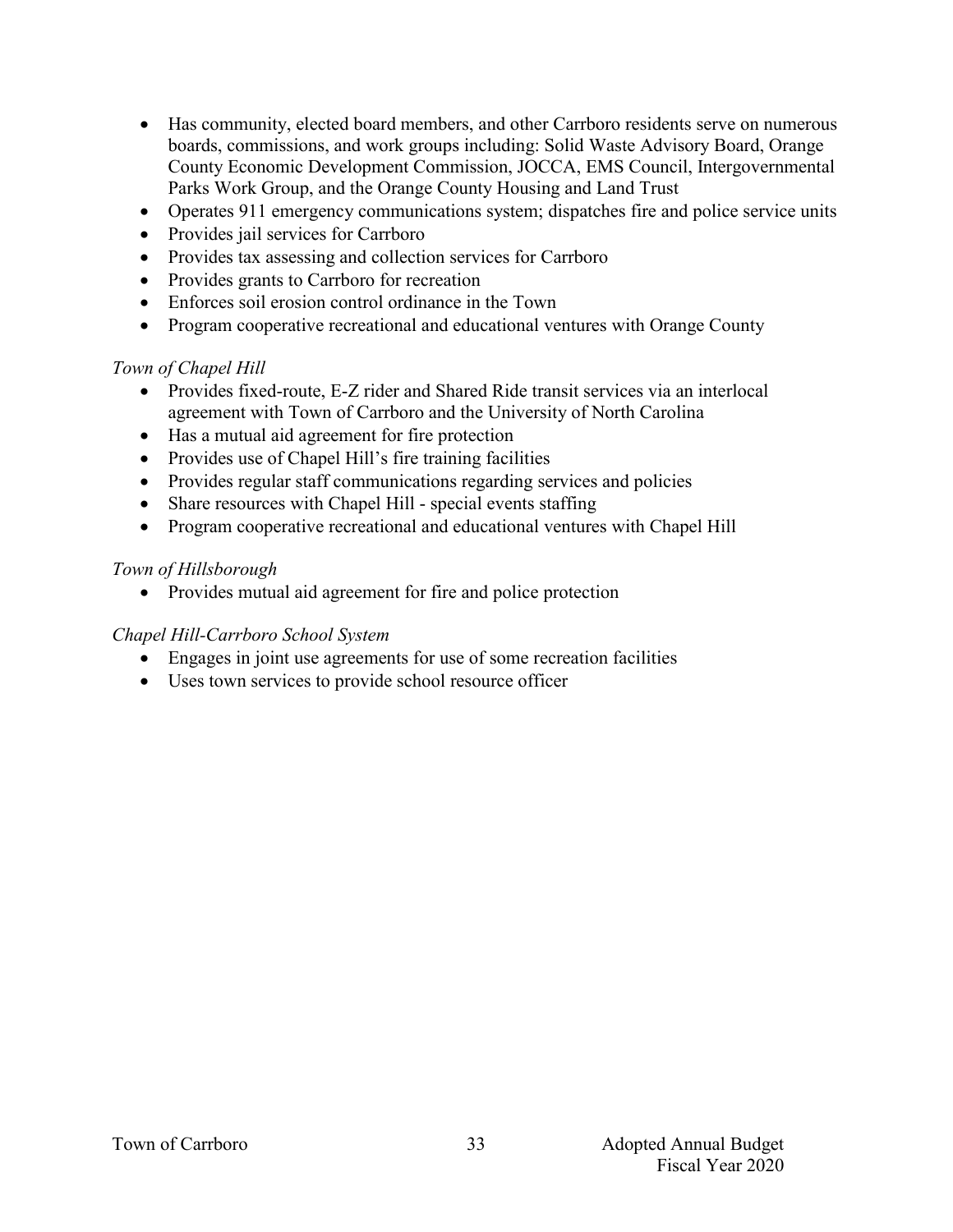# **GOVERNMENTAL STRUCTURE**

The Town of Carrboro has a council/manager form of municipal government. Under the council/manager form of government, the Board of Aldermen performs the legislative functions of the town: establishing laws and policies. The Board of Aldermen is an elected body by the residents of Carrboro which consists of a mayor and six aldermen. The mayor and the aldermen are elected by the voters of the entire town. The mayor is elected to serve a term of two years and the aldermen are elected to serve staggered terms of four years. The mayor acts as the official head of town government and presides at board meetings. The mayor is a voting member of the board. He or she also appoints council members to advisory boards and committees.

The Board also appoints a manager who carries out the laws and policies enacted by the board. The Town Manager is responsible for managing the town's employees, finances, and resources. The Town has 166 full-time and part-time employees with 9 departments reporting to the Town Manager (see chart below). The Board of Aldermen also appoints a Town Clerk to maintain official town records; and an attorney, who represents the town administration and board in all legal matters.

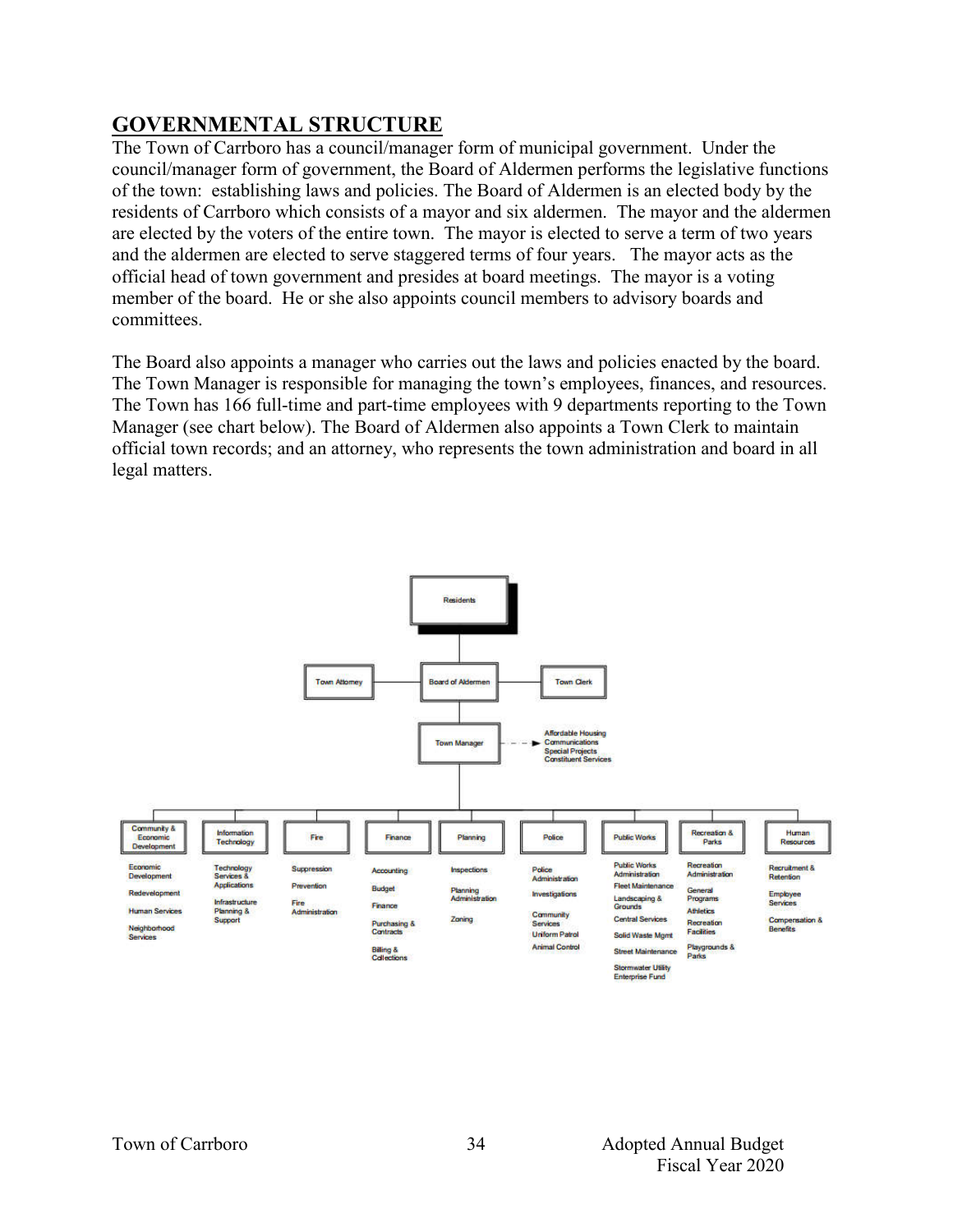Local governments in North Carolina exist to provide a wide range of basic services on which we all depend: police and fire protection; public works (garbage collection, street resurfacing, fleet maintenance, landscaping and building and grounds); planning; inspections and zoning; economic and community development; and parks and recreation programming. The major services provided by the Town include all of the services above but exclude water and sewer services and tax collections. Certain large costs assumed by the Town reflect key services that are contracted with other governmental jurisdictions such as transit services, recycling, and landfill fees. The town also has administrative support units (human resources, technology, finance, budget, purchasing, town clerk, etc.) that provide both direct services as well as indirect support services.

The General Fund is the primary operating budget for the Town. The Town has a Special Revenue Fund and Capital Projects Fund. These are multi-year funds and dedicated to specific programs/activities. The Town's Stormwater Utility Enterprise Fund includes an operating and capital budget for stormwater related revenues and expenditures.

The budget for the Town is largely supported by property and local sales taxes. The Town, facing growth in the Northern Transition Area, envisions the potential increase in the town's population to 24,000. The Town, in an effort to reduce the tax burden on residential property owners, is exploring ways to increase its commercial tax base as a percentage of its tax base

#### **BOARD PRIORITIES**

The Board has not undertaken a formal strategic planning process. However, the Board of Aldermen has adopted and annually reviews strategic priorities for the Town with the ultimate goal of creating and maintaining Carrboro as a sustainable community that is a highly desirable place to live.

The current Board priorities (in bold) and departmental goals and work plans (in italics) are listed below:

#### **A. Diversify revenue stream to maintain ethnic and economic diversity**

- *1. Maximize use and revenue at recreation facilities.(Recreation & Parks)*
- *2. Diversify and expand the commercial the tax base, to create more high paying jobs in town, and to promote the town's image as a place for businesses.(Economic and Community Development)*
- *3. Create public/private partnerships for various special programs to maximize revenue and the marketing potential of the programming while minimizing program costs. (Recreation & Parks)*
- *4. Offer diversified programs reflective of citizen needs and promotes sensitivity to cultural diversity. (Recreation & Parks)*
- **B. Protect historic neighborhoods and maintain Carrboro's unique identity**
	- *1. Evaluate and schedule completion of Comprehensive LUO review/update and evaluate need for strategic or comprehensive planning/update.(Planning)*

## **C. Improve walkability and public transportation**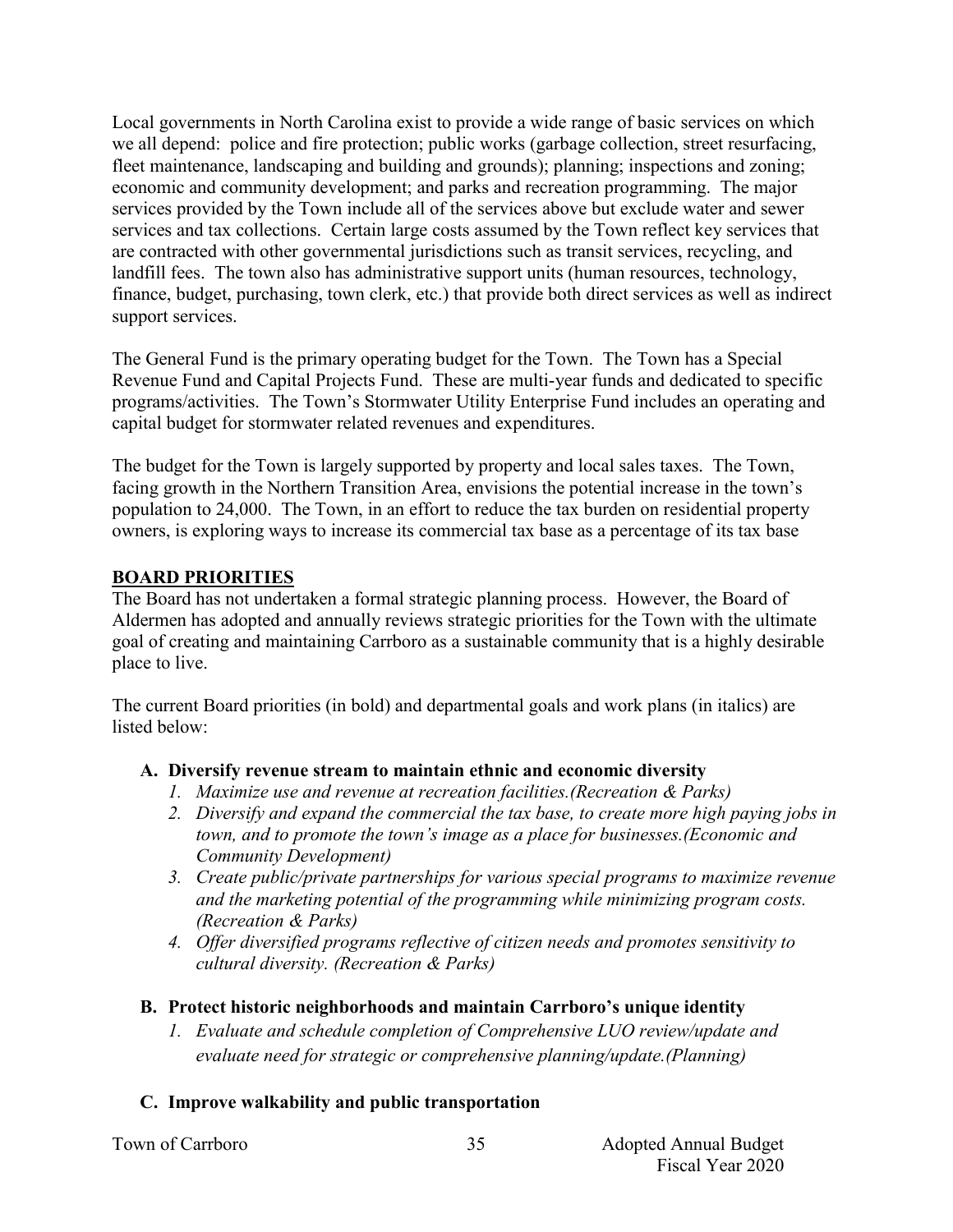- *1. Improve Quality of public transportation service. (Transportation)*
- *2. Improve level of public transportation service. (Transportation)*
- *3. Work with Chapel Hill Transit to more effectively manage current level of public transportation service in Carrboro, to extend service into areas of Carrboro not served by fixed route service, and evaluate the shared-ride service in Carrboro (number of participants). (Transportation)*
- *4. Improve access to public transportation. (Transportation)*

#### **D. Encourage development that is compact, dense, and appeals to diverse lifestyles and incomes**

*1. Increase the number of affordable energy efficient housing units in the Town. (Economic and Community Development)*

#### **E. Enhance and sustain quality of life/place issues for everyone**

- *1. Reduce the number of known drug houses and street-level drug sales locations. (Police)*
- *2. Maintain index crime clearance rates at or above the national average for comparable towns. (Police)*
- *3. Ensure the safety of all employees and citizens on town property. (Police)*
- *4. Provide fire suppression, light duty rescue, and emergency medical technician services on a 24-hour basis covering the Town of Carrboro and the South Orange Fire District. (Fire-Rescue)*
- *5. Provide fire education for schools, day care centers, and special interest groups. (Fire-Rescue)*
- 6. *Achieve a well-balanced public infrastructure*. *(Planning)*
- *7. Help citizens develop a human environment that promotes trust, mutual respect, acceptance, happiness and well-being. (Planning)*
- *8. Develop innovative approaches to support the community, particularly with regard to housing, transportation, energy production and consumption, and ecological restoration and protection. (Planning)*
- *9. Provide timely, cost-effective maintenance of public streets, bike paths, storm drainage system and right-of-way. (Public Works)*
- *10. Provide cost effective, reliable solid waste collection and disposal. (Public Works)*
- *11. Provide park facility and ball field maintenance. (Public Works)*
- *12. Provide classes, workshops, trips, camps and other general recreational activities to meet the varied leisure interests and needs of the community. (Recreation & Parks)*
- *13. Operates 10 parks and 1 indoor community facility. (Recreation & Parks)*

Budgeting in Carrboro has become a year-round event. After adoption of the operating budget in June, work on the CIP begins in September. Much of the work presented in the annual operating budget draws from the CIP, reports and assessments, community needs identified by residents, advisory boards, staff, and the Board.

Departmental budgets are prepared and justified using two components - a continuation budget with proposed change and/or expansion budget. In recognition that some costs incurred by the Town reflect increases beyond normal inflation, the continuation budget includes those costs, as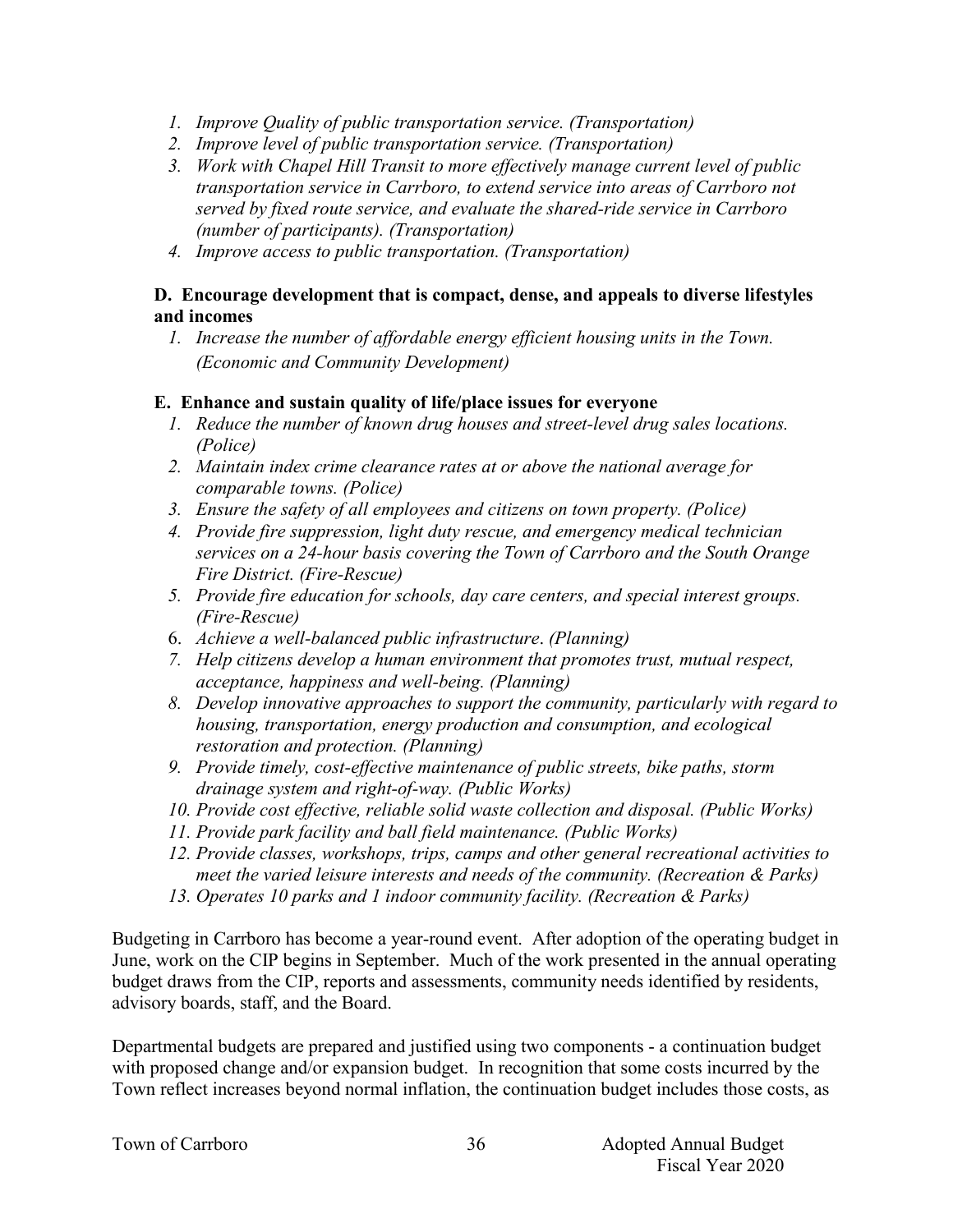well as expenditures where the Town or Board has made a legal or budgetary commitment. The inclusion of these costs in the continuation budget will allow the Town to maintain the same high levels of service provided in the current year with similar operating funds. These costs include projects and infrastructure expenditures reflected in the annual Capital Improvements Plan which includes street resurfacing costs, vehicles, equipment, various specific capital projects and debt service payments for capital commitments. Other ongoing annual costs in the continuation budget includes any pay adjustments for employees, and dependent and retiree health insurance, and numerous operating costs needed to provide daily services.

All other requests are categorized in a manner such that the Board and residents can understand the various dynamics involved in making funding decisions. Dynamics include improved service levels, and capital outlay – recurring capital outlay that does not meet the capital thresholds for consideration in the CIP. Justifications for proposed changes are based on the Board's adopted goals as well as individual departmental goals and objectives.

| <b>TASK</b>                                                    | <b>Target Date</b>  |
|----------------------------------------------------------------|---------------------|
| Notice of Public Hearing for Community Input                   | January 17, 2019    |
| Public Hearing to Receive Community Input on FY 2019-20 Budget | January 22, 2019    |
| FY 2018-19 Mid-Year Budget Status Report                       | January 30, 2019    |
| <b>Budget Requests from Departments</b>                        | February 22, 2019   |
| Manager Meets with Department Heads on Requested Budget        | March 11 - 15, 2019 |
| Finance Compiles Manager's Recommended Budget                  | March 27, 2019      |
| Manager Meets One-On-One with Board of Aldermen                | April 8 - 18, 2019  |
| Public Notice of Required Public Hearing                       | May 7, 2019         |
| Manager Submits FY 2019-20 Recommended Budget to Board         | May 7, 2019         |
| First Budget Work Session - Board                              | May 14, 2019        |
| Public Hearing on Recommended Budget                           | May 28, 2019        |
| Second Budget Work Session (if needed) - Board                 | May 28, 2019        |
| Board Adopts FY 2019-20 Budget                                 | June 18, 2019       |

## **Budget Development Calendar**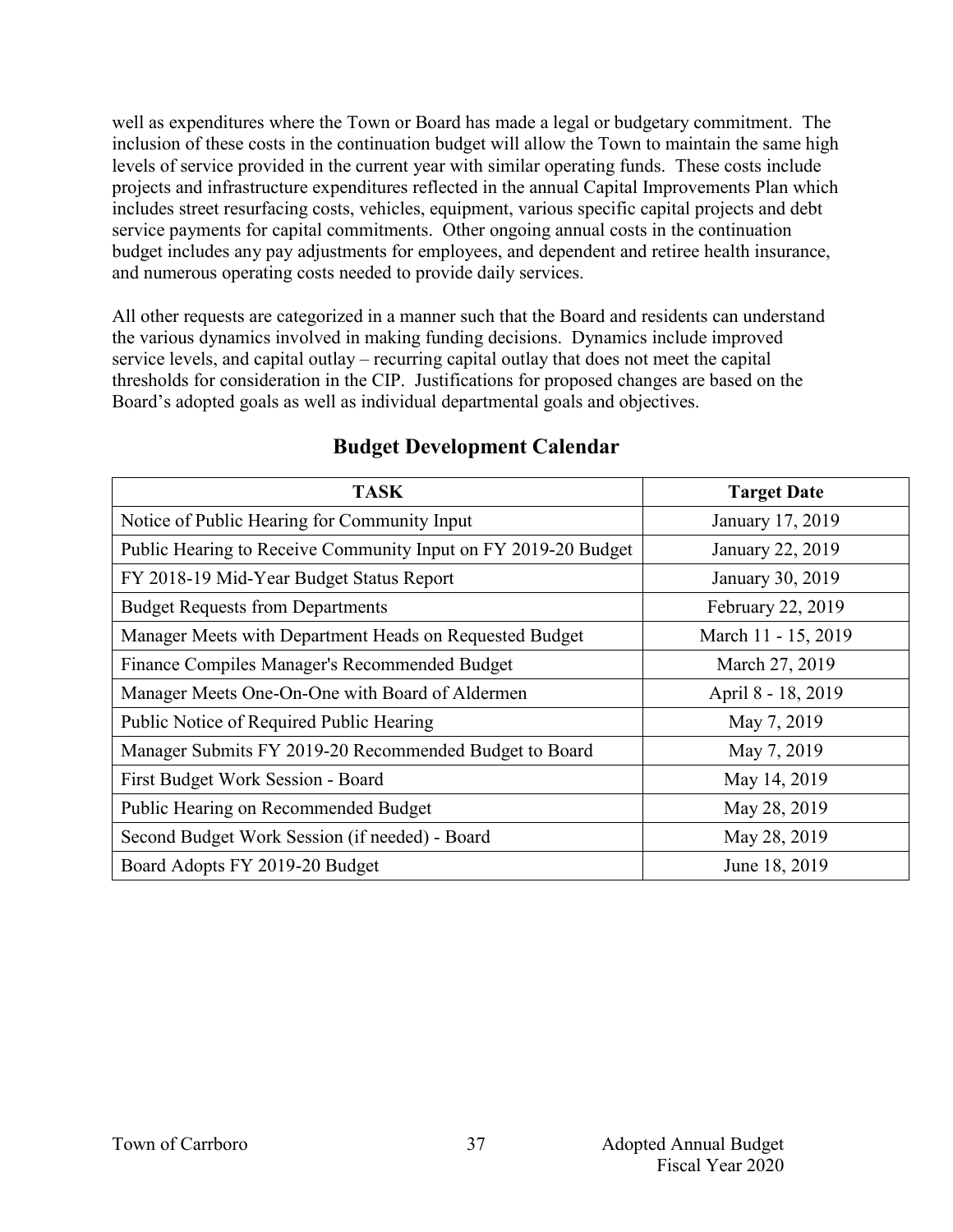#### **FINANCIAL POLICIES**

Among the responsibilities of municipalities to its residents are the care of public funds and the wise and prudent management of municipal finances while providing service delivery to the public and the maintenance of public facilities. These financial management policies adopted by the Board are designed to ensure the fiscal stability of the Town and guide the development and administration of the annual operating and capital budgets. Except for the revision of the fund balance policy on April 5, 2011 to comply with Governmental Accounting Standards Board Statement 54 (GASB 54), *Fund Balance Reporting and Government Fund Type Definitions*, no major changes have been made in the Town's Financial Policies.

The Town's financial policies address revenues, cash management, expenditures, debt and risk management, capital needs and budgeting and management. The specific policy objectives are to:

- 1. Protect the policy-making ability of the Board of Aldermen by ensuring that important policy decisions are not controlled by financial problems or emergencies.
- 2. Assist Town management by providing accurate and timely information on financial conditions.
- 3. Provide sound principles to guide the important decisions of the Board of Aldermen and of management which have significant fiscal impact.
- 4. Provide essential public facilities and prevent deterioration of the Town's public facilities and its capital plant.
- 5. Set forth-operational principles that minimize the cost of government and financial risk, to the extent consistent with services desired by the public.
- 6. Enhance the policy-making ability of the Board of Aldermen by providing accurate information on program costs.
- 7. Employ revenue policies that prevent undue or unbalanced reliance on certain revenues, which distribute the costs of municipal services fairly, and which provide adequate funds to operate desired programs.
- 8. Ensure the legal use of all Town funds through a system of financial security and internal controls.

Town staff shall develop and maintain methods of forecasting future revenues and expenditures. These methods shall project the Town's future revenues and expenditures through a variety of methods including but not limited to forecasts of the economy and future development of the Town. Town staff will estimate General Fund revenues using an objective and analytical process, as well as documenting and maintaining specific assumptions. In instances where there is uncertainty as to assumptions, conservative revenue projections shall be provided.

## **REVENUE POLICIES**

Important issues to consider in revenue analysis are growth, flexibility, elasticity, dependability, diversity, and administration. Under ideal situations, revenues grow at a rate equal to or greater than the combined effects of inflation and expenditures. Revenues should be sufficiently flexible to allow adjustments to changing conditions.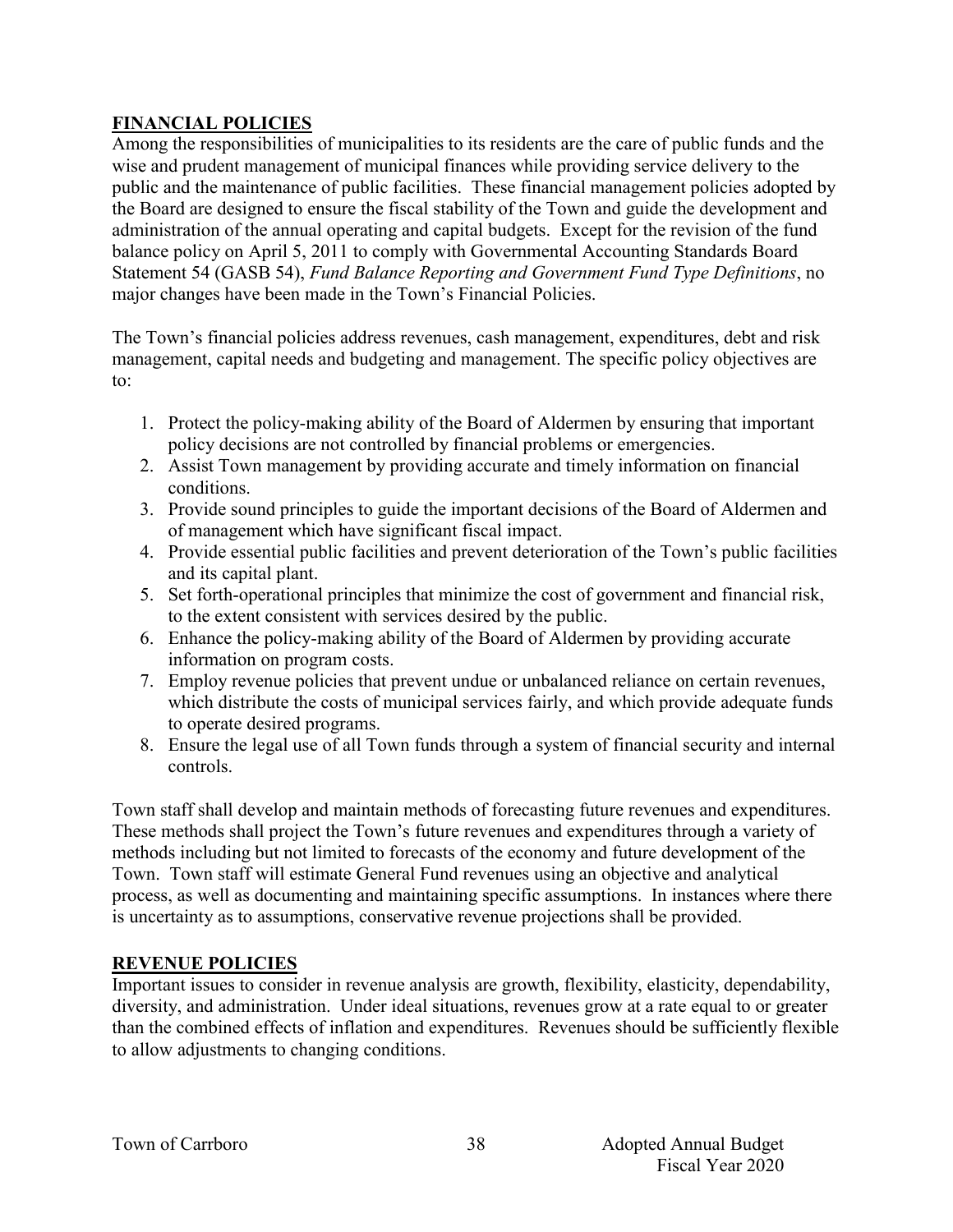The Town uses the following policies to govern its operations and methods regarding revenues that are used for operations.

#### *Sources of revenue*

The Town will strive to maintain a diversified and stable revenue system to shelter the government from short-run fluctuations in any single revenue source and ensure its ability to provide for ongoing service. A balance will be sought in the revenue structure between the proportions of elastic and inelastic revenues. New sources of revenue will be sought to achieve the desirable balance.

Restricted revenue shall only be used for the purpose intended and in a fiscally responsible manner. Programs and services funded by restricted revenue will be clearly designated as such.

Intergovernmental assistance may be in the form of restricted or unrestricted revenue. Unrestricted intergovernmental revenues generally support operational expenses; and restricted intergovernmental revenues are used for the designated purpose, activity and/or service.

#### *Fees and cost recovery*

User fees and charges shall be reviewed annually. Town departments that generate a user fee revenue regularly monitor their fees by comparing them to other local area jurisdictions. Fees shall be adjusted where appropriate to reflect these increases.

Engineering Fees represent an exception to user fees whereby applicants are responsible for paying 80% of fees assessed by the Town's engineers. The engineers, who perform under a contractual agreement with the Town, bill the Town and the Town, in turn, sends a bill to the applicant for all such fees.

The Recreation and Parks Department, establishes recreation fees based on numerous factors, depending upon the program or services offered. Services offered may be available at no cost (a town-sponsored event), partially subsidized based on financial need, or may be based on 80%- 100% direct cost recovery. Fees for nonresident users of recreation programs shall be established after the Board of Aldermen approves the upcoming fiscal year budget. The fee shall be established by dividing the annual appropriation for the Recreation and Parks Department by the number of town residents. This will provide for a per capita cost for recreation services.

#### *Grants and federal funds*

The Town shall aggressively pursue all grant opportunities; however, before accepting grants, the Town will consider the current and future implications of both accepting and rejecting the monies, including:

- a. Amount of matching funds required;
- b. Any in-kind services that are to be provided;
- c. Impact on operating expenses; and
- d. Length of grant and whether the Town is obliged to continue the services after the grant ends.

#### *Payment-in-Lieu financing*

Payment-in-lieu revenue represents payments from developers or property owners for the purpose of providing open space areas or recreational facilities that serves or benefits residents of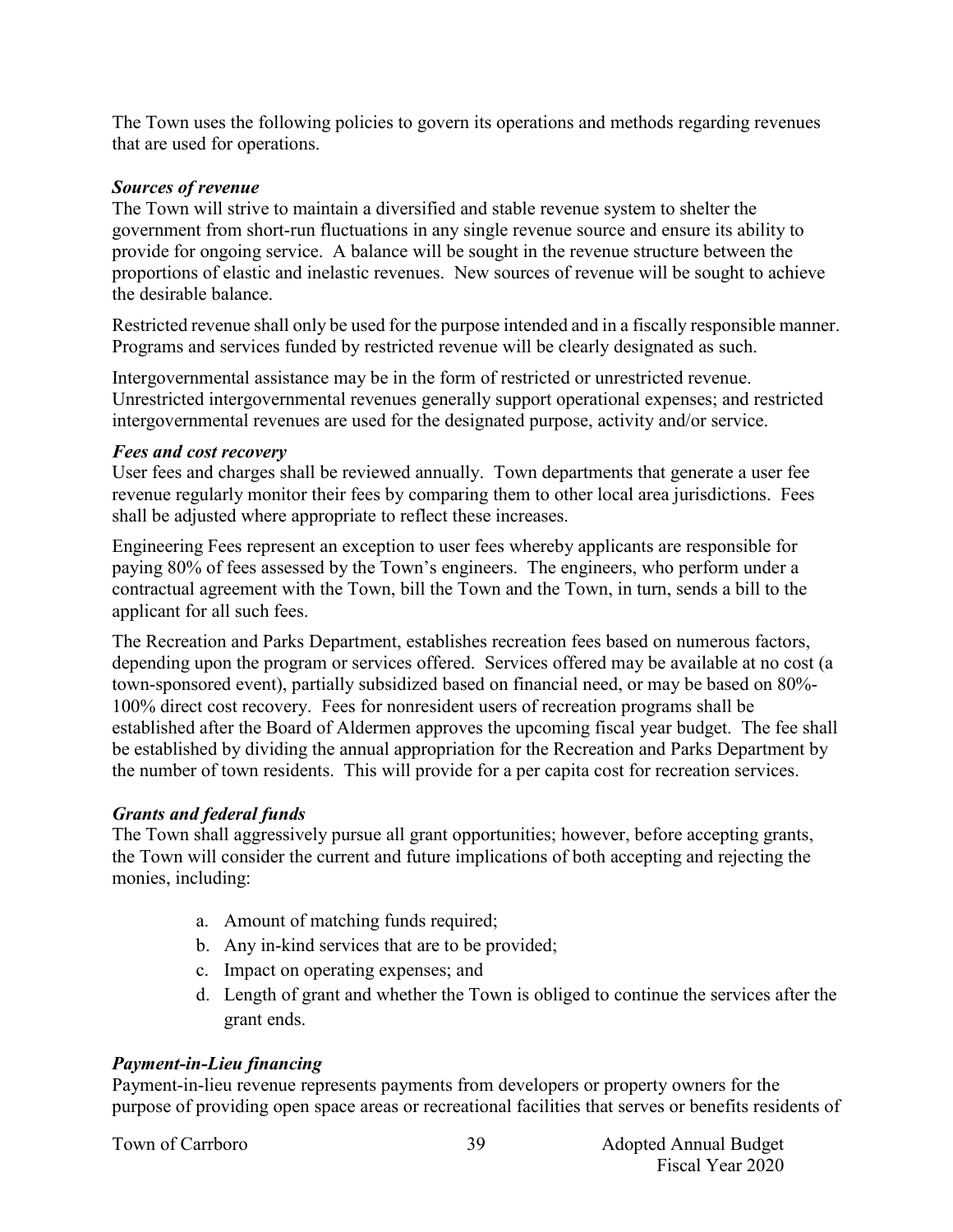the development generating the funds. The Town's ordinance allows developers of certain types of projects to either provide open space and recreational facilities according to standards set forth in the ordinance or pay a fee in accordance with the Town-established fee schedule.

Developers are also able to make payment-in-lieu of providing affordable housing under the applicable provisions of the Land Use Ordinance. Revenue is deposited in the Affordable Housing Fund.

#### *Operating transfers*

To the maximum extent feasible and appropriate, General Fund transfers to other funds shall be defined as payments intended for the support of specific programs or services. Amounts transferred but not needed to support such specific program or service expenses shall revert back to the General Fund.

#### **OPERATING BUDGET POLICIES**

The Town uses the following policies to govern its operations and methods regarding operating budget expenditures.

#### **Fund Balance**

To maintain the Town's credit rating, meet seasonal cash flow shortfalls, economic downturns or a local disaster, the Town shall maintain and present fund balance for the general fund in accordance with the requirements of GASB. The Town will maintain an unassigned fund balance in the general fund at a level ranging from 22.5% to 35% of the General Fund budget. Unassigned fund balance will generally not be used for operating expenses.

Fund balance shall be confirmed at the end of each fiscal year by the annual independent audit and if the:

- 1) Unassigned fund balance falls below 20%, the Town Manager shall develop and implement a plan to rebuild the balance to 22.5% within one year; or
- 2) Unassigned fund balance exceeds 35%; the Town Manager may set aside an amount in assigned fund balance for transfer to the capital projects fund for future projects, unless the Town Manager determines it necessary to maintain fund balance at the current level due to existence of other fiscal, economic and/or operating conditions.

The Board of Aldermen shall take formal action to commit the use of fund balance for projects or purposes in any current year or future year's budget.

Absence a commitment of fund balance by the Board, the Town Manager has the authority to express intended uses of unrestricted or unassigned fund balance that will result in assigned funds for specific purpose.

Where an expenditure is incurred for which restricted and unrestricted fund balance is available, the restricted fund balance, to the extent feasible, should be used first.

When expenditure is incurred for which there is unrestricted fund balance available, funds should be spent in the following order: committed, assigned and unassigned.

|  |  | Town of Carrboro |
|--|--|------------------|
|--|--|------------------|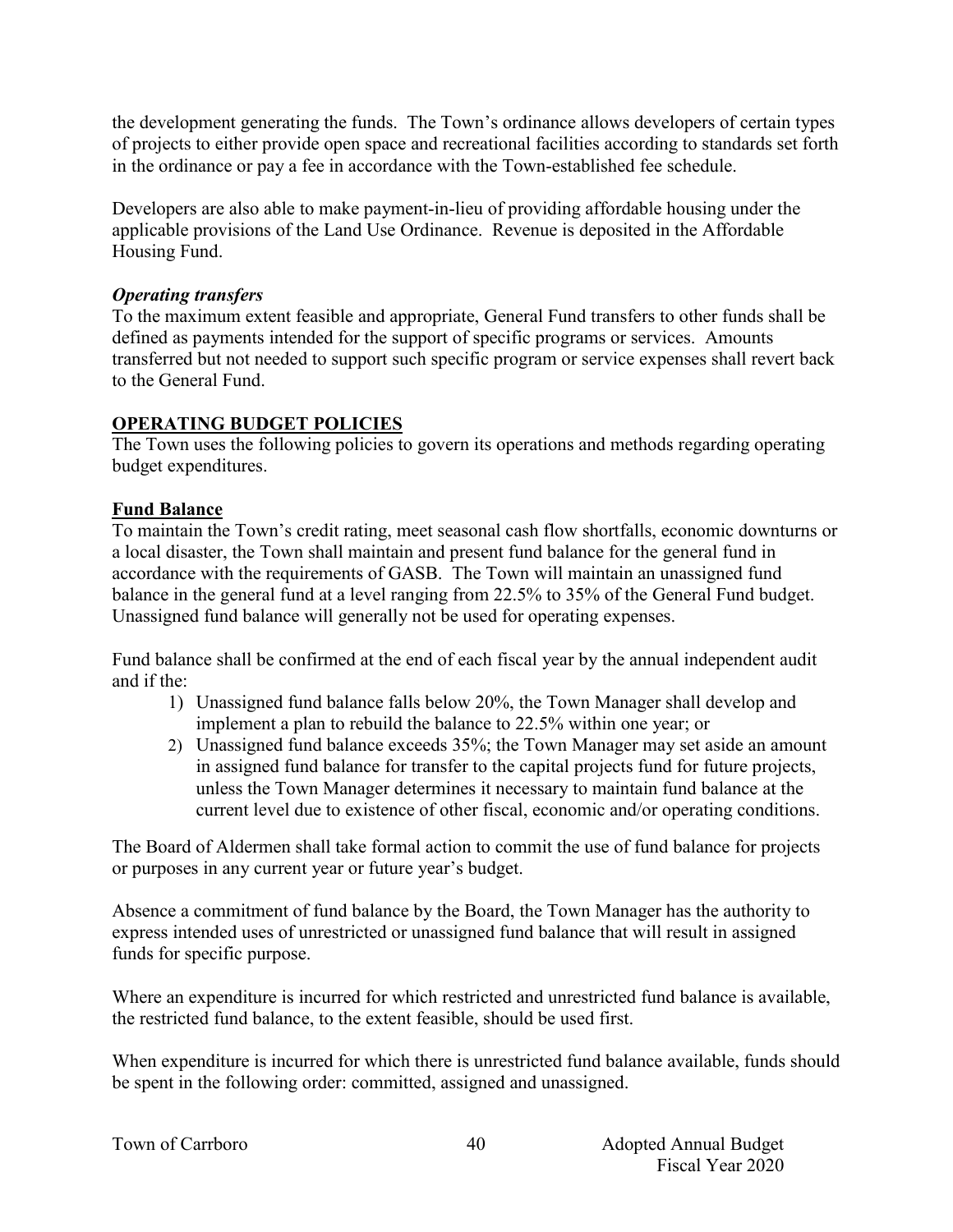- a. Committed fund balances are amounts that can be used only for the specific purposes determined by a formal action of the government's highest level of decision-making authority. Commitments may be changed or lifted only by the government taking the same formal action that imposed the constraint originally.
- b. Assigned fund balances are amounts intended to be used by the government for specific purposes and so expressed by the governing body or by an official or body to which the governing body delegates the authority.
- c. Unassigned fund balance is the residual classification of the general fund that includes all amounts not contained in other fund balance classifications. Unassigned amounts are technically available for any purpose.

#### **Budget Process and Procedures**

The North Carolina Local Government Budget and Fiscal Control Act requires that the Town Manager submit a recommended budget and budget message to the Mayor and Board of Aldermen no later than June 1st, that the Board hold a public hearing on the budget, and that the Board adopt an annual budget or interim budget each year by July 1st. The budget must be balanced which is defined by the Fiscal Control Act as "the sum of estimated net revenues and appropriated fund balance in each fund shall be equal to appropriations in that fund".

State laws also determine the types of services and regulatory authority, which the Town can provide as well as the revenue sources available to the Town. For example, the Town is authorized to provide police and fire protection, refuse collection, and street maintenance services, but is not authorized by the State to levy income taxes or to raise the local sales tax which is capped at the existing two and one-half (2.5) percent. In North Carolina, county governments are responsible for public health, education, and social services. County and state government decisions govern funding for the Chapel Hill-Carrboro School System.

While the budget process seeks to develop an annual financial plan for the Town, the budget is also a strategic plan whereby departmental goals and objectives are aligned with the Board's strategic priorities, goals and commitments.

The budget is prepared by the Town Manager for a one-year fiscal cycle beginning July 1 and ending June 30 of the following year and must be adopted by the Board of Aldermen prior to the beginning of each fiscal year.

The recommended budget, as presented by the Town Manager, shall reflect the continuation of current service levels wherever appropriate and/or shall include an explanation of any decreases and increases. Any reprogramming or budget shifts from the previous budget shall be clearly identified in the budget document. The recommended budget shall be a balanced budget; recommended allocations shall not exceed projected revenues.

Public input and review of the recommended budget is encouraged. In addition to the required statutory public hearing, the Board generally holds a public hearing at the beginning of the budget development process to get input from the citizens. The entire budget document shall be available at the Town Clerk's Office and the Town's website for review.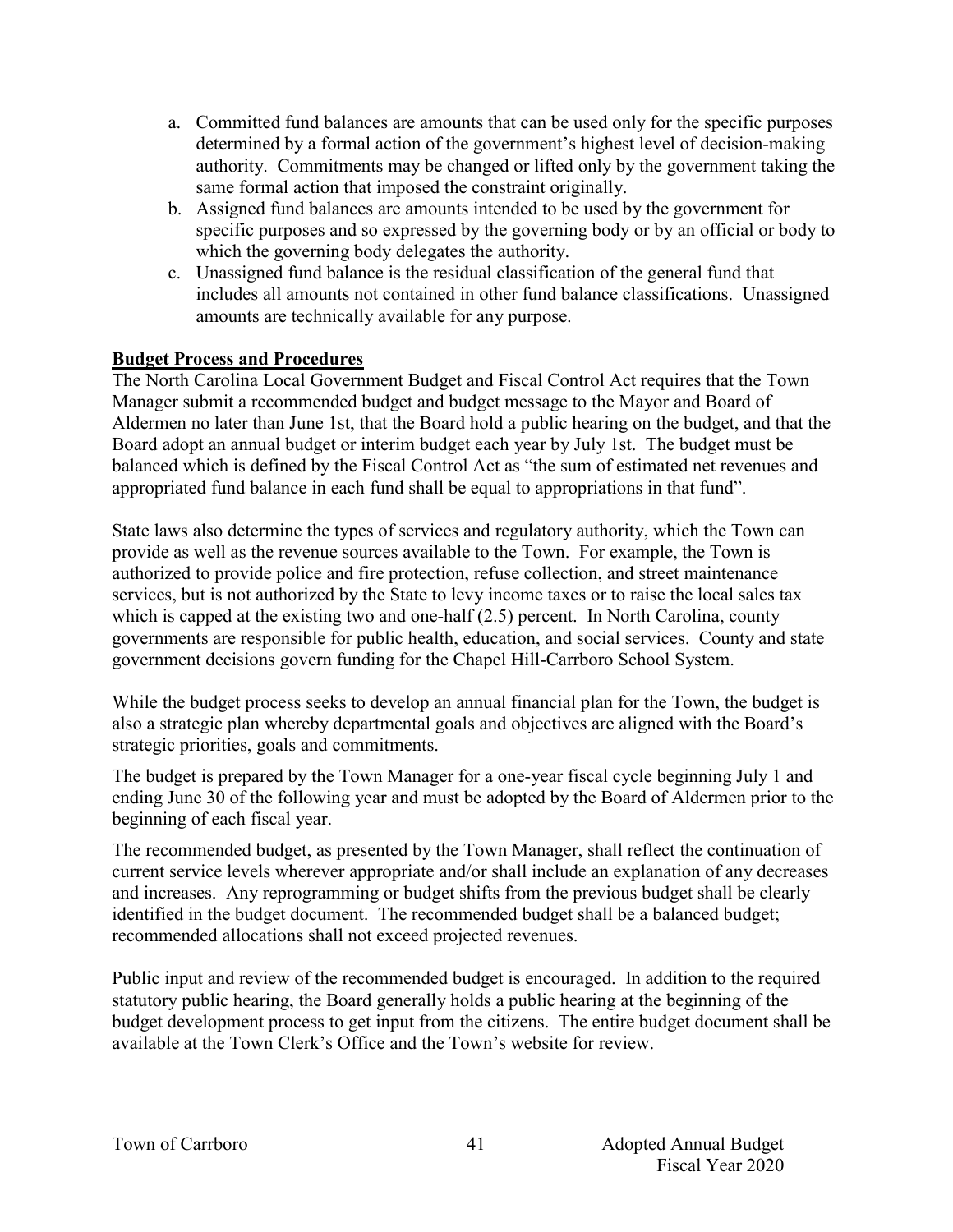#### *General Fund Budgeting*

The basic format of the budget shall identify functional programs within organizational structures defined primarily by department. Programs are defined as specific services provided to the public by a specific department. All assumptions, transfers, and other relevant budget data shall be clearly stated. The Town will avoid budgetary procedures that balance current expenditures at the expense of meeting future years' expenses, such as postponing expenditures, accruing future years' revenues, or rolling over short-term debt.

Requests for human services and nonprofit funding shall coincide with the budget process. The Town shall set aside funds for external organizational or program services through the grant application process. The amount recommended for funding shall increase each year based on the consumer price index (CPI) over the previous twelve months, or any amount determined by the Board. If the CPI remains flat or decreases, nonprofit funding shall remain unaffected. Requests from external organizations are reviewed by the Town's Human Services Commission which in turn submits a funding recommendation to the Board of Aldermen.

Transfers between funds may be authorized only by the Board of Aldermen. All other transfers may be approved by the Town Manager.

In instances where specific activities or purchases are authorized by the Board of Aldermen in a certain fiscal year and remain incomplete, these funds may be carried forward into the next fiscal year to support such activities or purchases at Board of Aldermen's discretion.

Budgetary and accounting procedures will conform to Generally Accepted Accounting Principles (GAAP) for governmental agencies. Where possible, the budget and subsequent status reports will integrate performance measurement and productivity indicators.

#### *Special Fund Budgeting*

The term "Special Funds" shall be used to identify all funds other than the General Fund or Capital Project Fund, inclusive of the following fund types: Grants Administration Fund, Affordable Housing Fund, Revolving Loan Fund, and Energy Efficiency Revolving Loan Fund. Special Funds shall be created when legally required, requested by the Board of Aldermen, or to facilitate internal accounting and financial reporting procedures.

The annual budget for each Special Fund shall be prepared in conjunction with the General Fund budget and shall be submitted to the Board of Aldermen for adoption prior to the beginning of the fiscal year. Special Funds budgetary and accounting procedures will conform to GAAP.

#### *Capital Fund Budgeting*

A local government may in its discretion, authorize and budget for a capital or grant project, either in its annual budget ordinance or in a project ordinance. At any time during the year, a capital project or grant project ordinance may be established. A project ordinance is for the life of the project and must be adopted by the governing board prior to commencement of the project.

A project ordinance must be balanced with the revenues estimated to be available for the project equal to appropriations for the project. A project ordinance shall clearly identify the project and authorize its undertaking, identify the revenues that will finance the project, and make the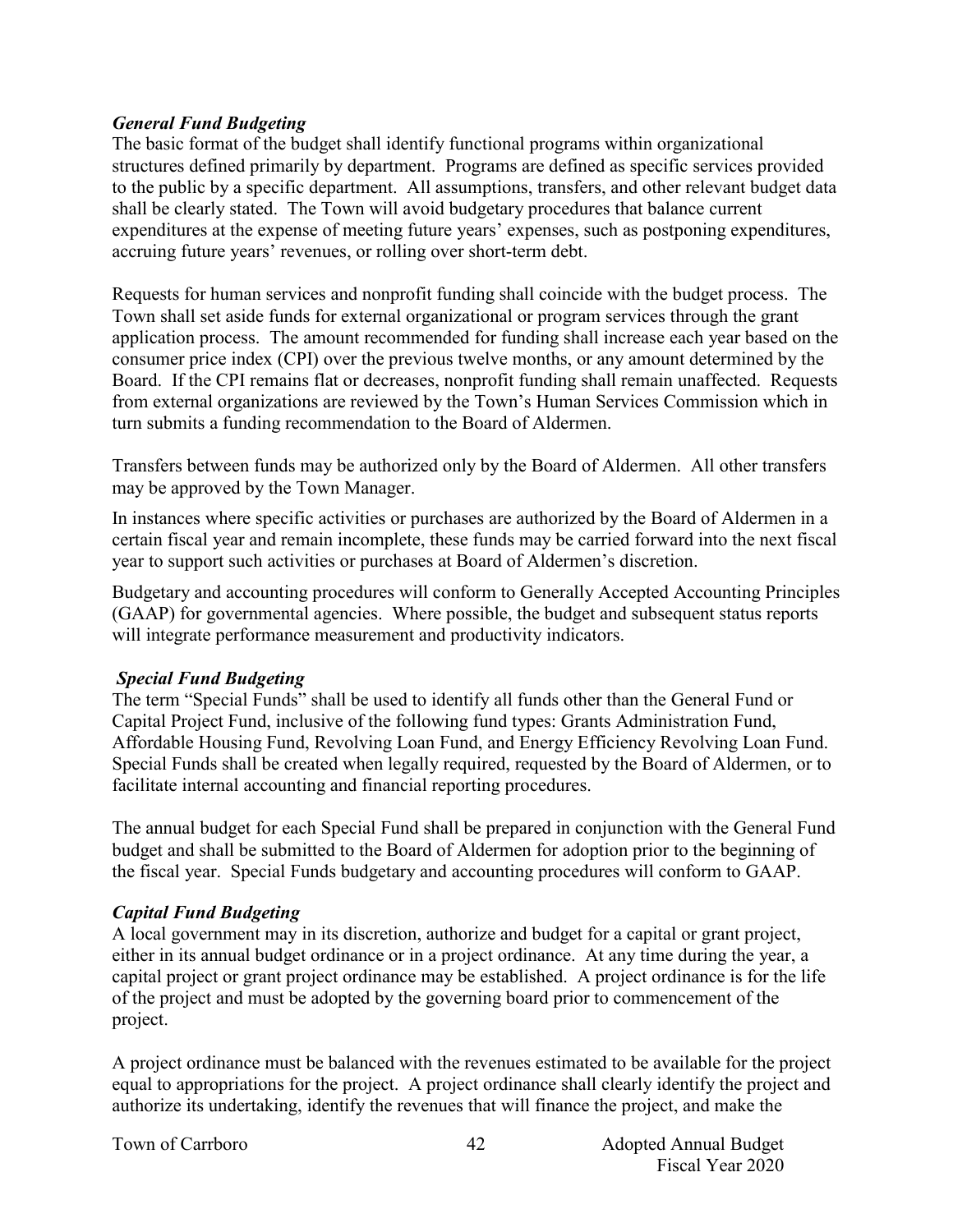appropriations necessary to complete the project. An amendment is required when the budget established for the project is not sufficient to complete the project in its entirety. A project ordinance amending the project budget will require approval by the Board of Aldermen.

Major capital decisions tend to have a fiscal and operational impact more extensive than that required of annual operating and maintenance decisions and require different planning and budgetary methods. For projects that cost over \$100,000 and will require more than one year to accomplish, departments should use a project ordinance rather than the General Fund operating budget.

#### **Transfers**

Line-item adjustments within one project will be allowed via an internal budget adjustment request form, as long as the scope of the project is substantially the same and total funding for the project will not increase as a result of the transfer.

Transfer requests are prepared and signed by the department head of the requesting department and submitted to Finance for review. When transfers occur, the project manager or department head will state that the project scope can still be achieved without increasing the total funding of the project. Finance will ensure that sufficient funds are available in the authorized budget and the transfer does not increase the total appropriation for the project. All transfer requests are approved by the Finance Director and Town Manager.

A transfer of funds between projects within the same fund is only allowed with formal board approval. This process ensures transparency and keeps the Board up-to-date regarding budget changes in capital projects.

#### *Maintenance of Capital Assets*

Provisions will be made for adequate maintenance of the capital plant and equipment and for their orderly rehabilitation and replacement, within available revenue and budgetary limits. The General Fund budget should provide sufficient funds for the regular repair and maintenance of all Town capital assets.

The budget shall incorporate and recognize the importance and necessity of maintaining and updating the installed technological infrastructure. End-user workstations are to be replaced on a five year cycle, servers to be replaced on a four year cycle and other network infrastructure and business applications to be replaced as dictated by financial, technical, and business criteria defined in the Technology Plan.

As with technology, town vehicles are also replaced on a predetermined schedule. Through a planned approach the Town looks to minimize fleet capital cost and operational cost. Age and usage criteria provide general guidance for replacement and there can be other circumstances that factor in the decision to replace a vehicle or piece of equipment either sooner or later than the recommended guidelines. These factors may include high maintenance cost, excessive down time, standardization of fleet, or change of operation. All vehicles and capital equipment that exceeds \$25,000 per item shall be considered for installment financing.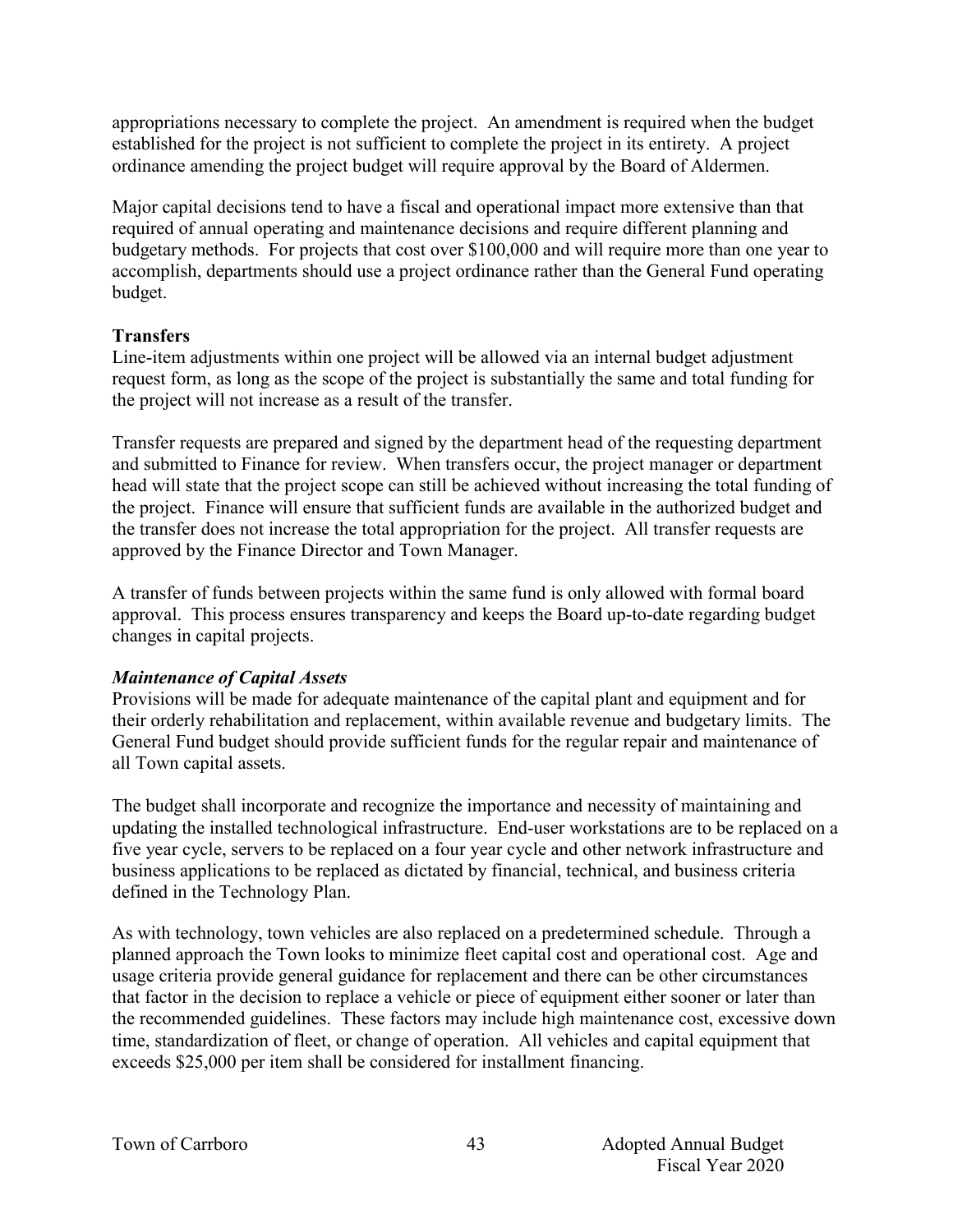## **CAPITAL IMPROVEMENT PROJECT POLICIES**

The Town uses the following policies to govern its capital improvement program that address particular community needs.

#### *Capital Improvement Plan*

The Town Manager shall develop and maintain a projection of capital improvement projects (Capital Improvement Plan) for the next five years based on the previous capital improvement plans, community needs assessments, and projects approved by the Board of Aldermen. The Capital Improvement Plan (CIP) should be tied to projected revenue and expenditure constraints. Future planning should consider periods of revenue surplus and shortfall and adjust future programs accordingly. The CIP includes long-term maintenance and other operational requirements for proposed projects that meet the following criteria: 1) requested item is equipment costing more than \$25,000, or is a vehicle, and 2) requested project is multi-year in nature and exceeds \$100,000 over the life of the project. The CIP also includes information technology projects with costs equal to or greater than \$50,000. Each fiscal year, the Town Manager updates the CIP to include current information for review by the Board of Aldermen. Provisions are made for adequate maintenance of capital infrastructure and equipment and for their orderly replacement within available revenue and budgetary limits. Items are appropriated into the annual operating budget, or by project ordinance, by the Board of Aldermen.

The CIP budget process shall include a financial analysis and narrative of the impact of the CIP on the Town's financial condition, including but not limited to, debt levels and operating budget. The Town shall actively pursue outside funding sources for all projects for the CIP funding. The Town's capital program will recognize the borrowing limitation and debt tolerance of the Town.

## *Capital Improvement Financing*

Within the limitation of existing law, various funding sources may be utilized for capital improvements. Capital projects shall not be dictated by the nature of funding available except to the extent that the projects meet an initial test of being required to achieve Town goals or to the extent that projects must be placed in priority dictated by the nature of the funds available.

Unspent capital project funds shall revert back to the original source of funding, or undesignated capital reserves within the Capital Reserve Fund for future capital funding. In no case shall projects incur a funding deficit without the express approval of the Board of Aldermen.

## **DEBT MANAGEMENT POLICY**

#### **POLICY STATEMENTS**

Debt policies are written guidelines and restrictions affecting the amount, issuance, process, and type of debt issued by a governmental entity. The important functions of a debt policy are to:

- Provide guidance on the types and levels of the Town's outstanding debt obligations so as not to exceed acceptable levels of indebtedness and risk. Debt policies also serve as a framework within which the Town can evaluate each potential debt issuance;
- Direct staff on objectives to be achieved, both before bonds are sold and for the ongoing management of the debt program;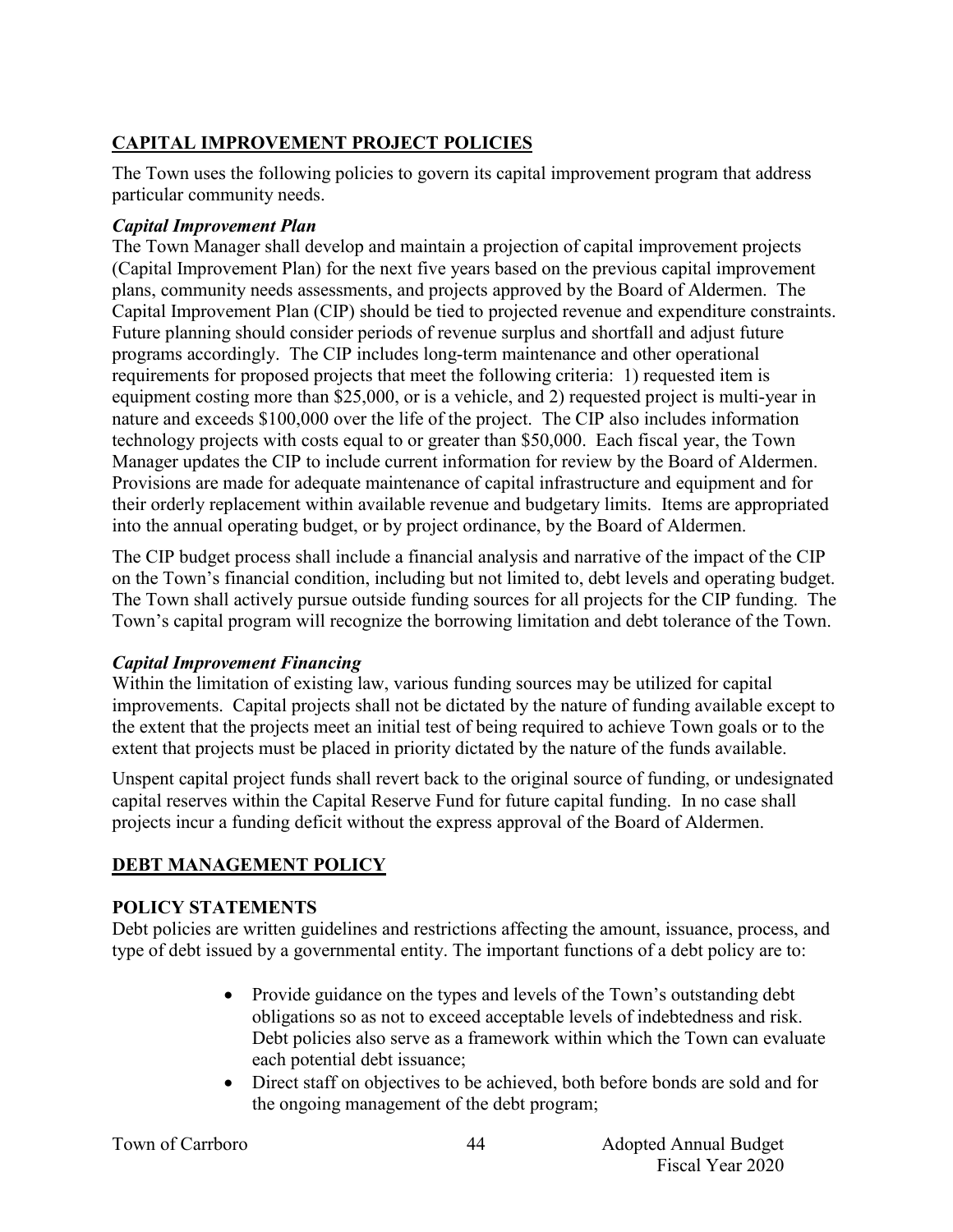- Facilitate the debt issuance process by making important decisions ahead of time;
- Assist the Town in the management of its financial affairs, ensuring that the Town maintains a sound debt position and that its credit quality is protected;
- Allow for an appropriate balance between the established debt parameters and providing flexibility to respond to unforeseen circumstances and new opportunities; and
- Serve as a means of stimulating an open debate about the government's outstanding obligations and lead to an informed decision by elected officials.

#### **Purpose and Type of Debt**

#### *Purpose:*

Debt is only to be incurred for financing capital assets that, because of their long-term nature or because of budgetary constraints, cannot be acquired from current or budgeted resources. Debt is not to be used for operational needs or normal recurring maintenance. Ideally, the Town will strive to restrict debt issuance to capital needs identified and formalized in a capital improvement program (CIP).

#### *Types of Debt:*

The types of debt instruments can include general obligation bonds, bond anticipation notes, revenue bonds, lease-installment financings, certificates of participation, special obligation bonds, or any other financing instrument allowed under North Carolina statutes. The Town will strive to use the least costly and most appropriate form of financing for its project needs.

All debt issued, including short-term installment purchase financing that the Town incurs for recurring equipment, will be repaid within a period not to exceed the expected useful life of the improvements, equipment, or vehicles financed by the debt.

#### **Debt Limits and Affordability**

Debt policies should define limits or acceptable ranges for each type of debt. Limits are set for legal, financial, and policy reasons. State law dictates legal limits. Financial limits may be established to achieve a desired credit rating or to exist within budgetary or other resource constraints. Debt limits alone will not result in desired ratings, but limits on debt levels can have a material impact if the local government demonstrates adherence to the policy over time. Policy limits can include the purposes for which debt may be used, the types of debt that may be issued, and minimum credit ratings.

The Town will use an objective, analytical approach to determine the amount of debt to be considered for authorization and issuance.

#### *Several standards or guidelines are available for establishing limits:*

#### *Outstanding Debt as a Percentage of Assessed Valuation*

This ratio measures debt levels against assessed valuation and assumes that property taxes are the primary source of debt repayment.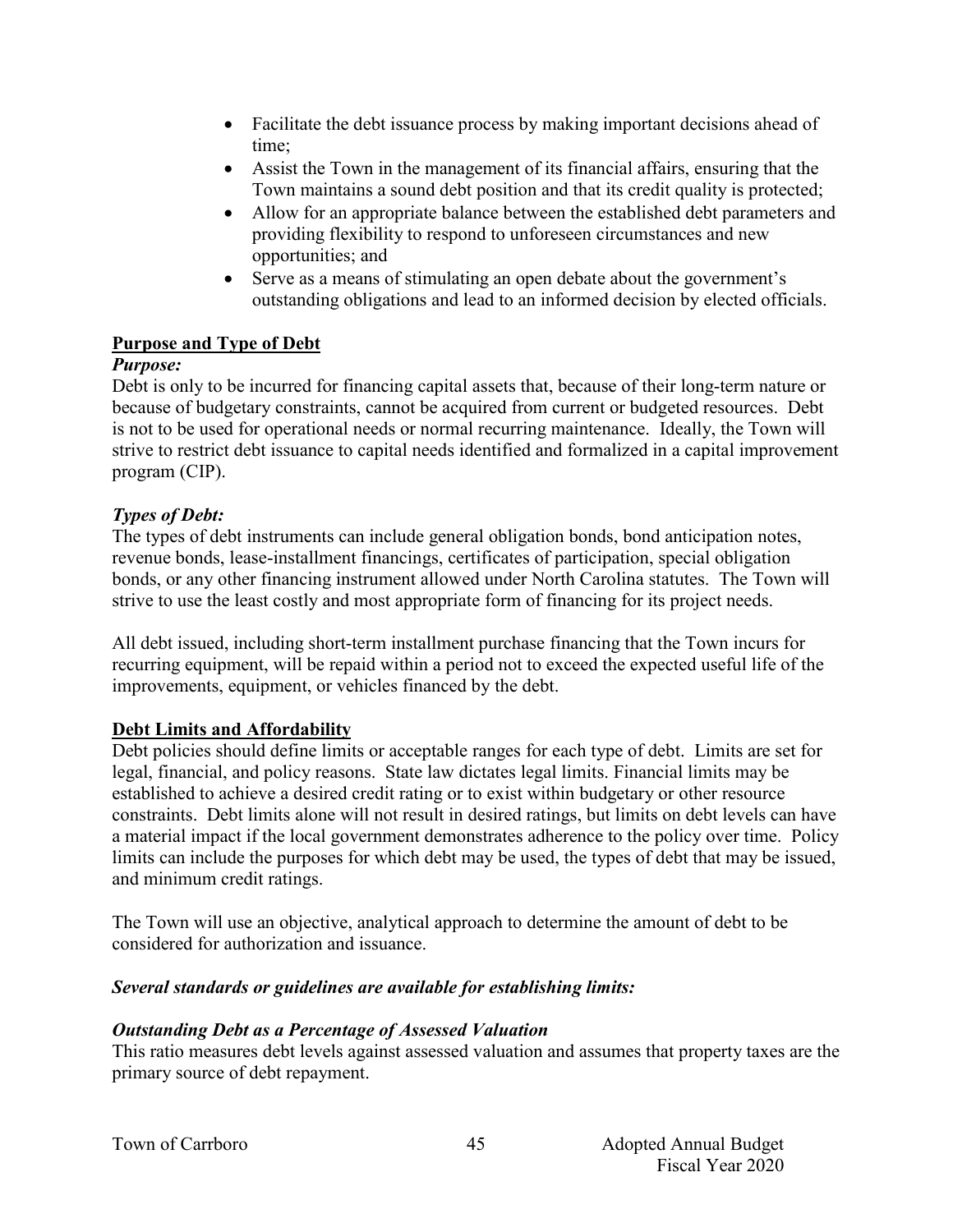Statutorily, the Town is subject to the Local Government Bond Act of North Carolina which limits the amount of net bonded debt the Town may have outstanding to 8% of the appraised value of property subject to taxation. However, this is not considered a realistic ratio as other ratios that measure ability to pay (described below) would exceed the Town's desired debt levels.

The Town will also strive to avoid maintaining a "high" debt burden as measured by the Local Government Commission. This analysis is updated annually by the LGC.

#### *Debt per Capita*

This ratio reflects the philosophy that all taxes, and therefore the total principal on outstanding debt, are paid by the residents (as measured by population count). This ratio is widely used by analysts as a measure of an issuers' ability to repay debt.

The Town will also strive to avoid maintaining a "high" debt burden as measured by the Local Government Commission. This analysis is updated annually by the LGC.

#### *Debt Service as a Percentage of Operating Expenditures*

The ratio that measures the percentage of debt service to the general fund expenditures reflects the Town's budgetary flexibility to change spending and respond to economic downturns. Annual debt service payments (like a house payment), can be a major fixed part of a government's fixed costs and its increase may indicate excessive debt and fiscal strain.

The North Carolina Local Government Commission (LGC) advises that local governments should have a reasonable debt burden. A heavy debt burden may be evidenced by a ratio of General Fund Debt Service to General Fund Expenditures exceeding 15%, or Debt per Capita or Debt to Appraised Property Value exceeding that of similar units. Credit rating agencies, on the other hand, consider debt exceeding 20% of operating budget to be excessive. Ten percent is considered acceptable. The Town will maintain this ratio at or below 12%, considering this to be a moderate level of debt.

#### *Use of Debt Ratios*

This measure of debt service expenditures as a percentage of operating expenditures will be the primary ratio used to relay the impact of debt to the Board, both in terms of tax rate and ability to pay debt within budgetary constraints. No project will be included in the CIP that increases the debt ratio above 12%. Any project that is considered outside of the Capital Improvement Plan shall be revisited in context of the plan to monitor the project's impact on the Town's debt ratios. Projects shall be considered for recommendation as long as the debt service expenditures as a percentage of operating expenditures remain at or below the 12% debt ratio.

The aforementioned measures, while defined with targets in mind, shall also be judged against the necessity of and benefits derived from the proposed acquisitions. The Town will continue to update its debt affordability analyses annually along with a review of peer groups to continue to analyze and control its debt effectively.

By establishing comparative debt ratios and targets over a period of time, the Town is demonstrating that there is an analytical and informed process for monitoring and making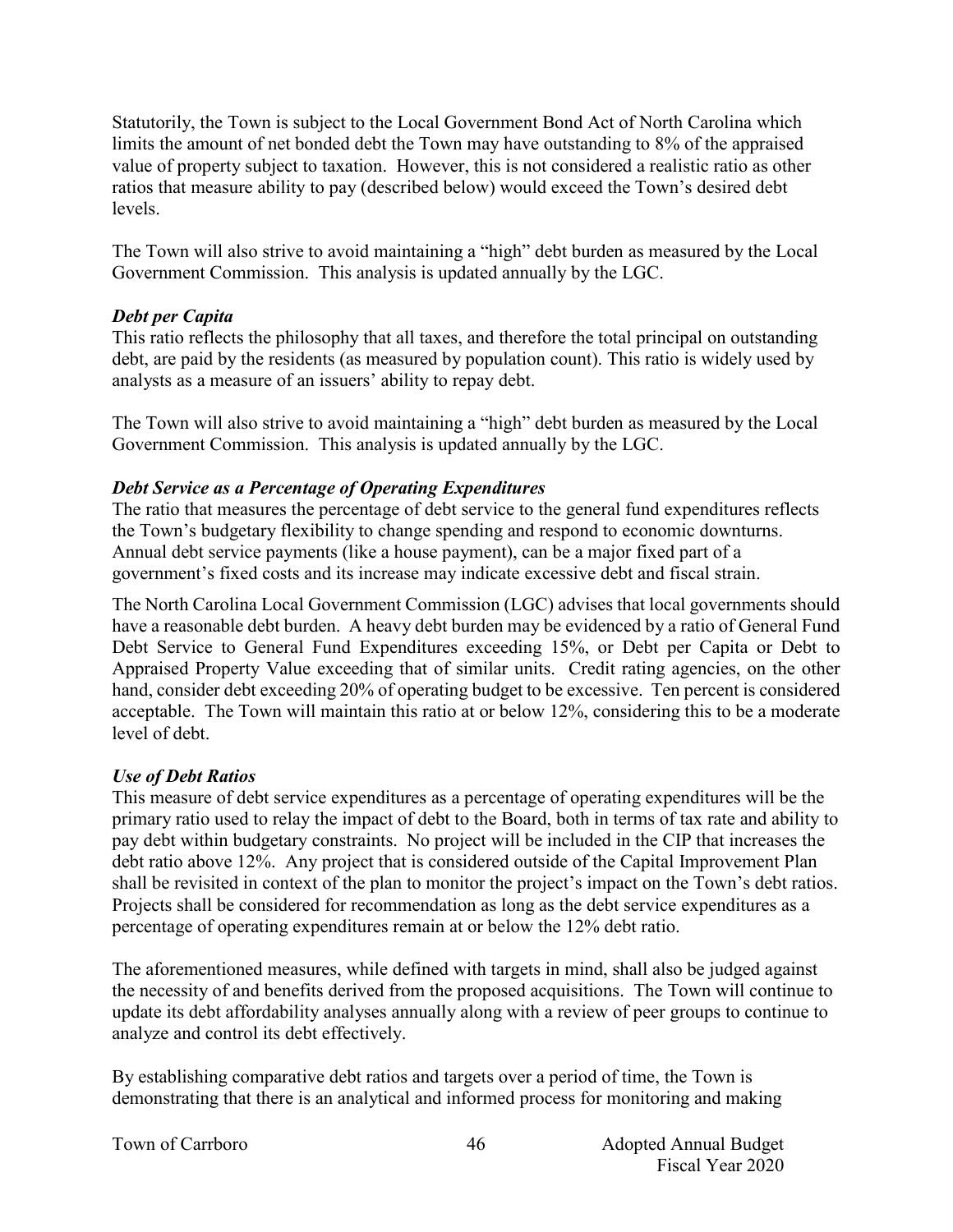decisions about the Town's debt burden and maintaining the Town's fiscal position on behalf of the community.

#### **Bond Ratings**

The Town's current bond ratings are: Standard and Poor's AAA; and, Moody's Aa1. The Town will maintain continuing disclosure and good communications with bond rating agencies and financial institutions on the Town's financial condition and operations.

#### **Debt Issuance and Structure**

The Town will strive to issue general obligation bonds no more frequently than once in any fiscal year. The scheduling of bond sales and installment purchase decisions and the amount will be determined each year by the Board of Aldermen. These decisions will be based upon the identified cash flow requirements for each project financed, market conditions, and other relevant factors.

The Board may fund upfront project costs and reimburse these costs when bonds are sold. In these situations, the Board will adopt reimbursement resolutions prior to the expenditure of project funds.

For most debt issues, the actual structure and sale is conducted in conjunction with the Local Government Commission (LGC), a division of the Office of State Treasurer. The LGC functions as the financial advisor to local governments when issuing debt. Structuring must take into consideration current conditions and practices in the municipal finance market.

The Town will seek level or declining debt repayment schedules on long-term bonded debt, as encouraged by the LGC. Debt requiring balloon principal payments reserved at the end of the issue term will be avoided. General obligation bonds will be generally competitively bid with no more than a 20-year life.

For short-term installment financings on capital items and equipment, the Town will rely on a competitive bidding process and the debt term will not exceed the useful life of the asset.

#### **Capital Planning and Debt Determination**

The Town will adopt a five-year capital improvements plan (CIP) annually. Debt financing and the associated policies will be considered in conjunction with the CIP with approval of funding and projects by the Board of Aldermen.

Any capital item that has not been included in the CIP, but because of its critical or emergency need where timing was not anticipated in the CIP or budgetary process, or is mandated immediately by either State or Federal requirements, will be considered for approval for debt financing.

#### **BUDGETARY ACCOUNTING AND REPORTING**

#### *Budget Adoption*

The Town operates under an annual budget ordinance in accordance with the Local Government Budget and Fiscal Control Act (North Carolina General Statutes Section 159). These statutes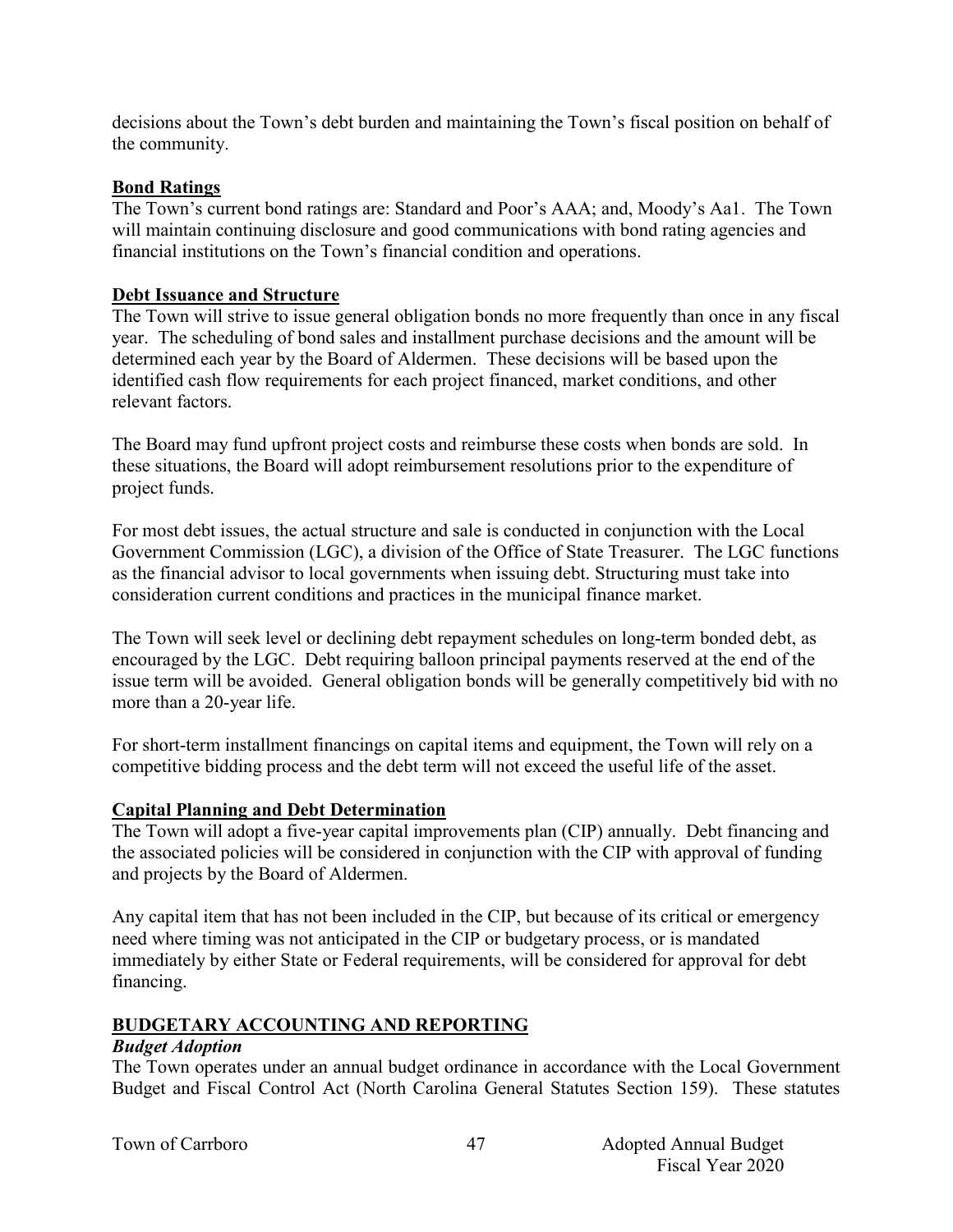require that the Board of Aldermen adopt a balanced budget in which estimated revenues and appropriated fund balances equal expenditures. The Town Manager must submit a balanced budget proposal to the Board by June 1 of each year, and the Board must adopt the Budget Ordinance by July 1. A formal public hearing is required to obtain community comments of the proposed budget before the Board adopts the budget. By state law, the fiscal year begins on July 1 and ends on June 30.

An annual budget is adopted for the General Fund. All annual appropriations lapse at the fiscal year end. Project ordinances are adopted for the remaining Special Revenue Funds, and the Capital Projects Fund.

#### *Basis of Accounting and Budgeting*

The budget is adopted using the modified accrual method of accounting. Under this basis, revenues are recognized in the period received and accrued if considered to be both measurable and available to pay current liabilities. The Town considers all revenues available if they are collected within 90 days after year-end, except for property taxes. Those revenues susceptible to accrual include: investments, sales tax, and grants-in-aids earned. Expenditures are recognized when a liability is incurred. On a budgetary basis, revenues are recorded by source of revenue (property tax, intergovernmental, taxes and licenses, etc.) and expenditures are recorded by department, function or project. Expenditures may not legally exceed appropriations at the departmental level for all annually budgeted funds and at the fund level for multi-year funds.

| <b>Fund Type</b>   | <b>Fund Category</b> | <b>Basis of Accounting</b> | <b>Budgetary Accounting</b> |
|--------------------|----------------------|----------------------------|-----------------------------|
| General Fund Group | Governmental         | Modified Accrual           | Modified Accrual            |
| Special Revenue    | Governmental         | Modified Accrual           | Modified Accrual            |
| Capital Projects   | Governmental         | Modified Accrual           | Modified Accrual            |
| Enterprise         | Proprietary          | Modified Accrual           | Modified Accrual            |

Within the budget ordinance, the general fund is further divided into functions, which represent the level of authorization, by the governing board. Revenue functions include Ad Valorem (Property Taxes), Local Sales Taxes, Other Taxes/Licenses, Restricted and Unrestricted Intergovernmental Revenues, Permit and Fees, Sales and Services, Investment Earnings, Other Revenues, Other Financing Sources, and Fund Balance Appropriated.

Expenditure functions are primarily budgeted at the departmental level and include: Mayor and Board of Aldermen, Advisory Boards, Governance Support, Town Manager, Economic and Community Development, Town Clerk, Finance, Human Resources, Police, Fire, Planning, Transportation, Public Works, Parks and Recreation, Non-departmental, Debt Service, and Stormwater.

The Board of Aldermen may authorize and budget for capital projects and multi-year special revenue funds in its annual budget ordinance. The project ordinance authorizes all appropriations necessary for the completion of projects.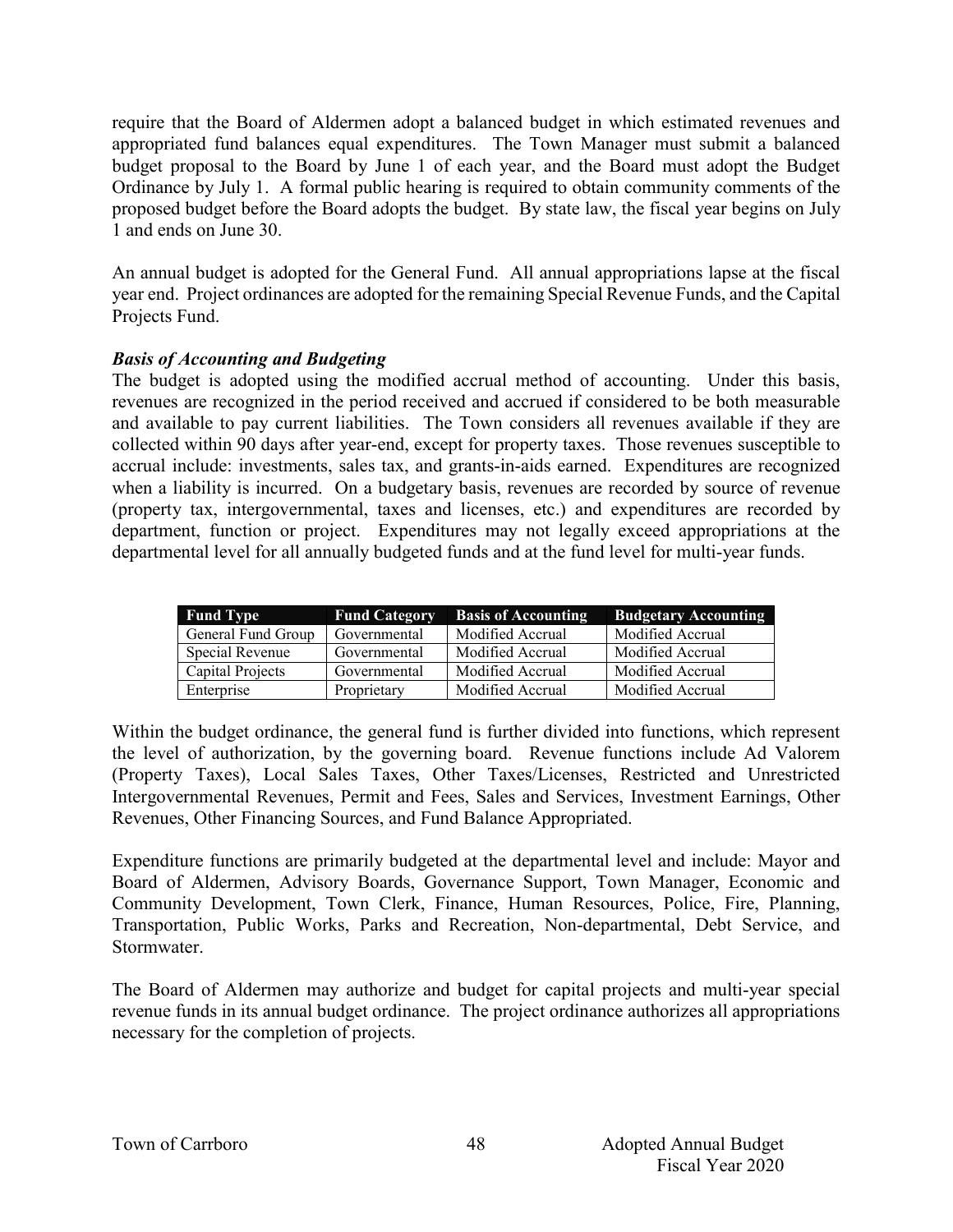#### *Amending the Budget*

The Board of Aldermen must approve all transfers between funds and amendments to capital project ordinances.

The Town Manager can make budget transfers within the General Fund without further action by the Board. In addition, all operating funds encumbered or designated within fund balance for expenditure carryover to the following year, as confirmed in the annual June 30 audit, shall be re-appropriated to the next fiscal year without further action by the Board. All other types of amendments within the General Fund, or other funds, must be approved by the Board.

Capital project ordinances are approved at the project level. The Town Manager may approve line item transfers within a project as long as the project can still be achieved without increasing the total funding of the project. An amendment is required when the budget established for the project is not sufficient to complete the project in its entirety.

#### *Line Item Transfers*

While budgets are approved at the functional level within the budget ordinance, line-item budgets are controlled at three broad levels (categories) within a departmental cost center: personnel, operating, and capital outlay. Departments are only required to do a budget transfer form if there is a need to transfer funds between the broad categories of expenditures. The Finance Officer can process the transfers within a department at the request of the department head.

#### *Purchase Orders*

Purchase orders must be issued for purchases exceeding \$500 with exception of purchases specifically exempted by the Town's purchasing policy. Purchase requisitions under \$500 do not require approval by the Purchasing Officer.

#### *Capital Outlay*

All capital items (items exceeding \$5,000 and having a useful life of more than one year) must be approved in accordance with the adopted budget. With GASB 34, the definition of capital outlay was refined to include infrastructure inventory including roads, bridges, and sidewalks, amongst other assets). Thresholds exist for buildings (\$20,000 minimum) and for infrastructure inventory (\$100,000 minimum). The annual budget document outlines those capital outlay items approved for purchase. Any changes must be approved through the transfer process outlined above.

#### *Position Control*

The annual pay plan adopted by the Board in conjunction with the budget lists authorized permanent positions.

#### **FINANCIAL FUND STRUCTURE**

The accounts of the Town are organized on the basis of funds or account groups with each fund constituting a separate accounting entity. The operations of each fund are accounted for by providing a separate set of self-balancing accounts reflecting its assets, liabilities, fund balance, revenues and expenditures. Town resources are allocated to and accounted for individual funds based upon the purposes for which they are to be spent and the means by which spending